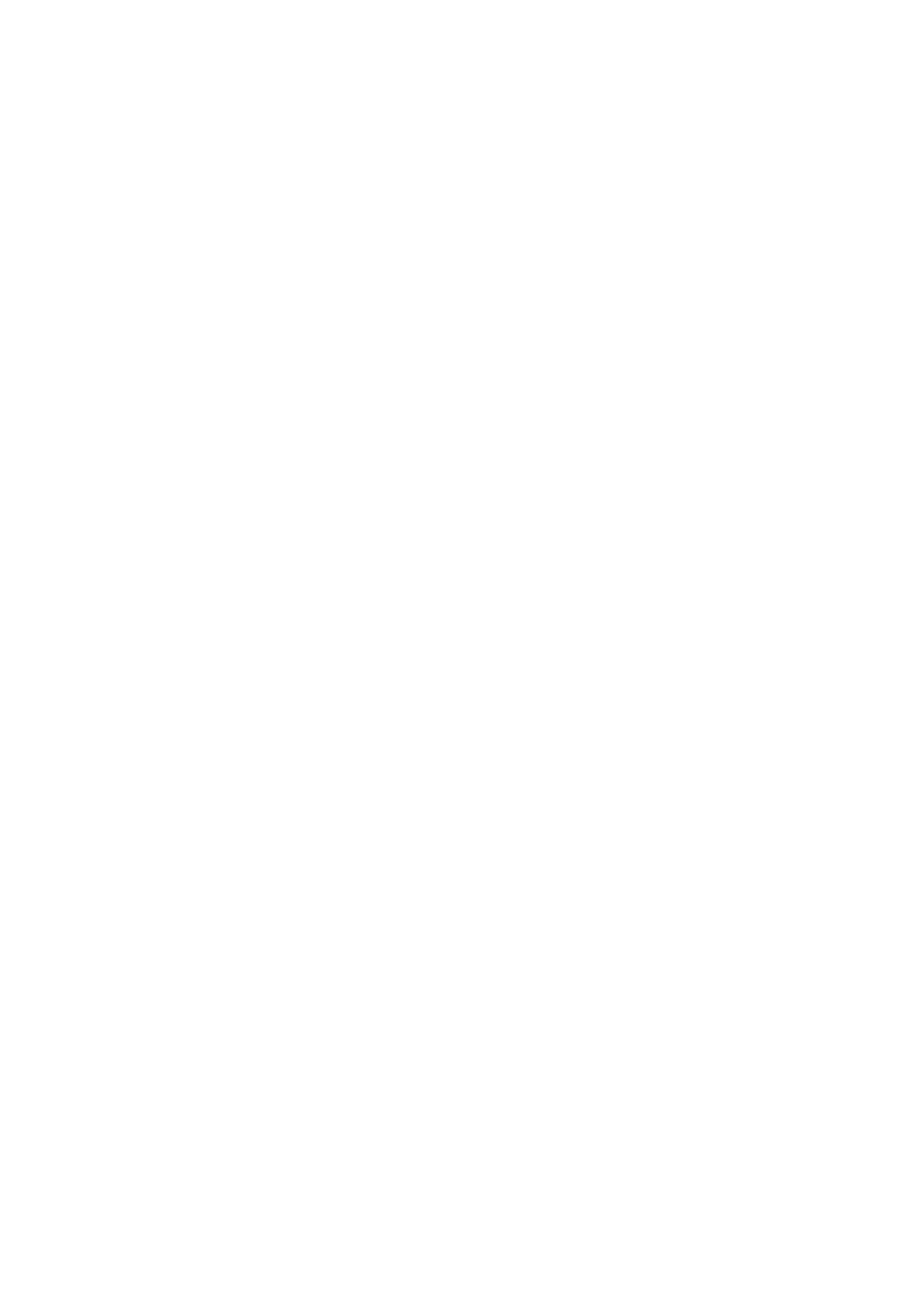# Tools for Evidence-Informed Policy Making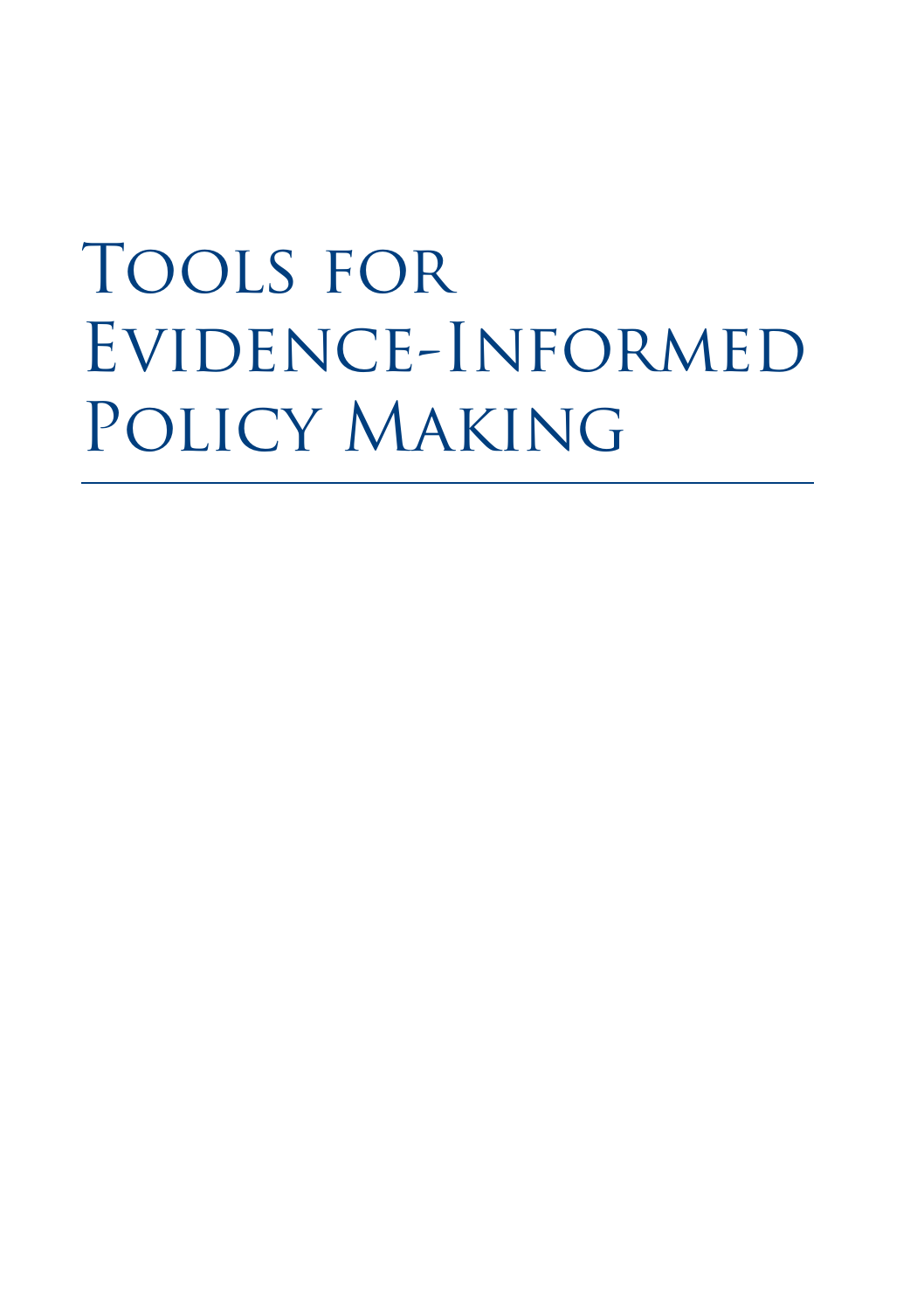Published by: INASP 60 St Aldates Oxford OX1 1ST United Kingdom

t: +44 (0)1865 249909 f: +44 (0)1865 251060

email: inasp@inasp.info web: www.inasp.info

Charity No. 1106349 Company No. 04919576

© International Network for the Availability of Scientific Publications (INASP), 2011

INASP publications terms of use:

The INASP mission is to enable worldwide access to information and we, therefore, welcome re-use of our materials for non-commercial purposes. Please credit INASP when you download and use our materials.

We publish under the Creative Commons Attribution-Non-Commerical ShareAlike License. <http://creativecommons.org/licenses/by-nc-sa/3.0>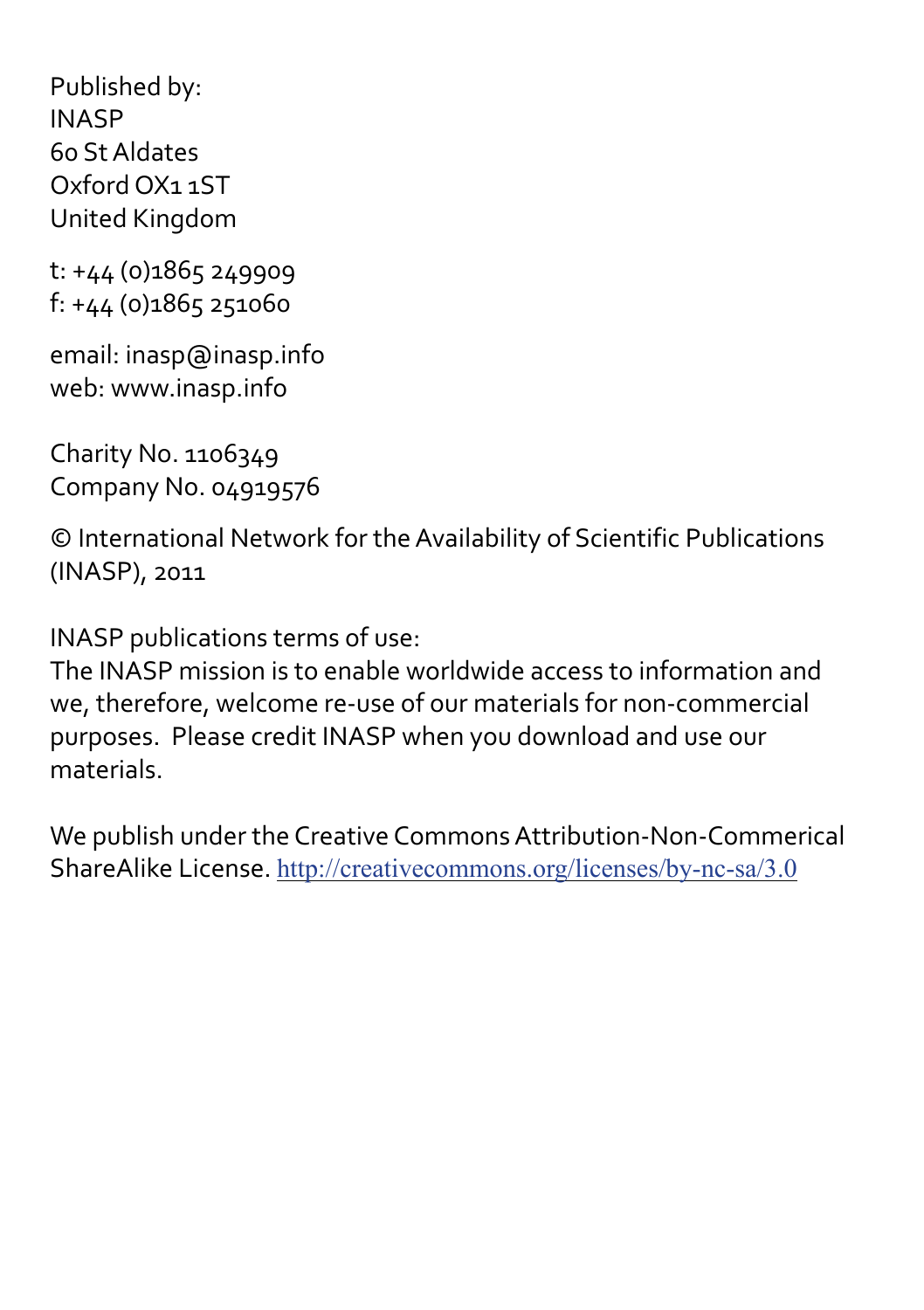# Table of Contents

| Introduction                                   | 5. |
|------------------------------------------------|----|
| <b>Training to Use Research Evidence</b>       | 9  |
| Networking for Evidence-Informed Policy Making | 19 |
| Advocating for Evidence-Informed Policy Making | 31 |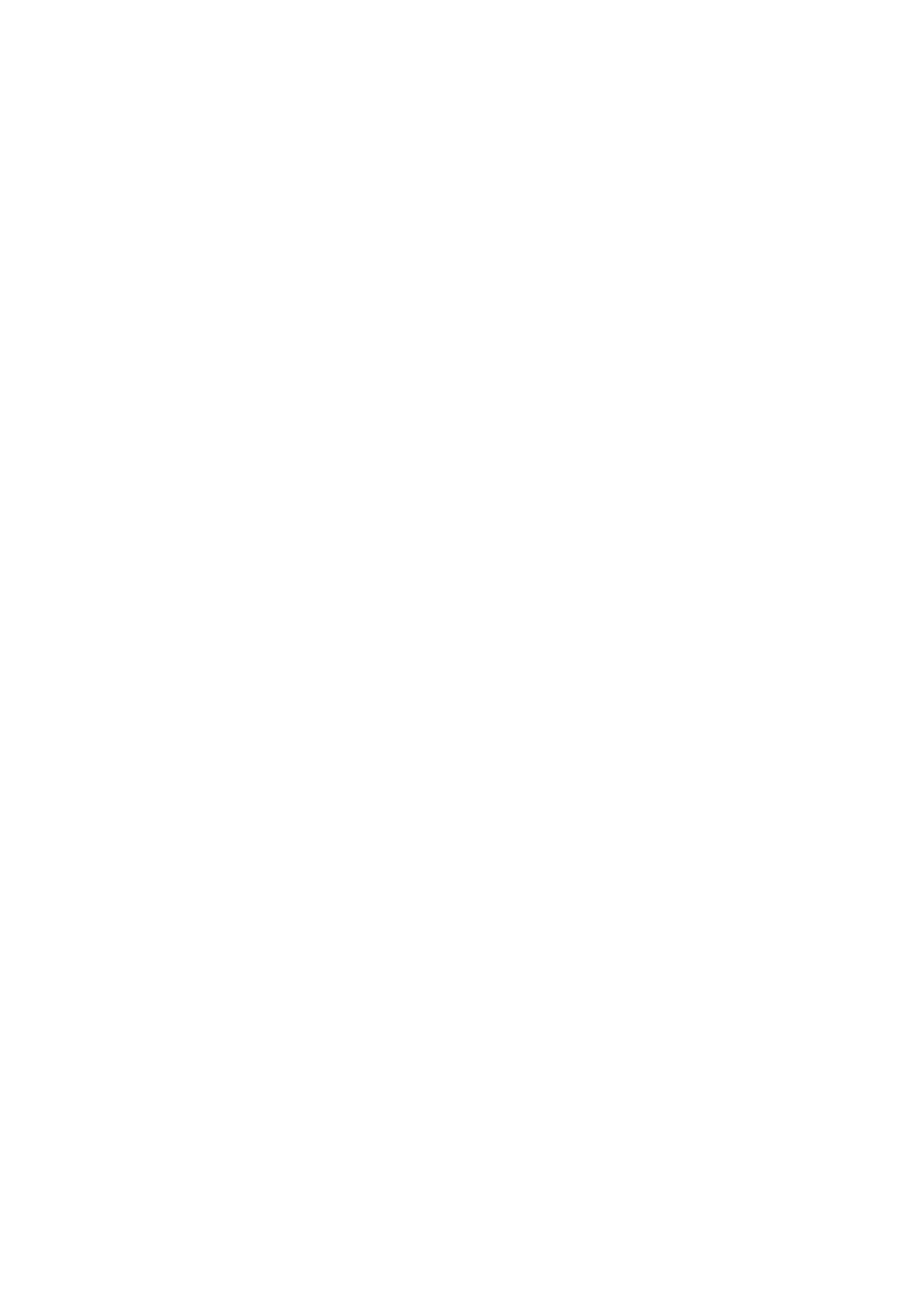# Introduction

INASP works with partners to support global research communication through innovation, networking and capacity strengthening. We focus on the needs of developing and emerging countries.

The second, five-year phase of INASP's Programme for the Enhancement of Research Information (PERii), works with partners to support global research communication through knowledge exchange, network building and capacity strengthening.

PERii consists of 5 key components: Evidence-Informed Policy Making (EIPM), ICT Training, Information Delivery, Library Development, and Publishing Support.

The EIPM component aims to promote uptake of research evidence in the policy making process through enhancing the capacity of various actors to access and use information. As capacity strengthening is a key aim, we use local expertise and make sure our activities are sustainable.

Through EIPM, we enable and support training, networking and advocacy for evidence-informed policy making.

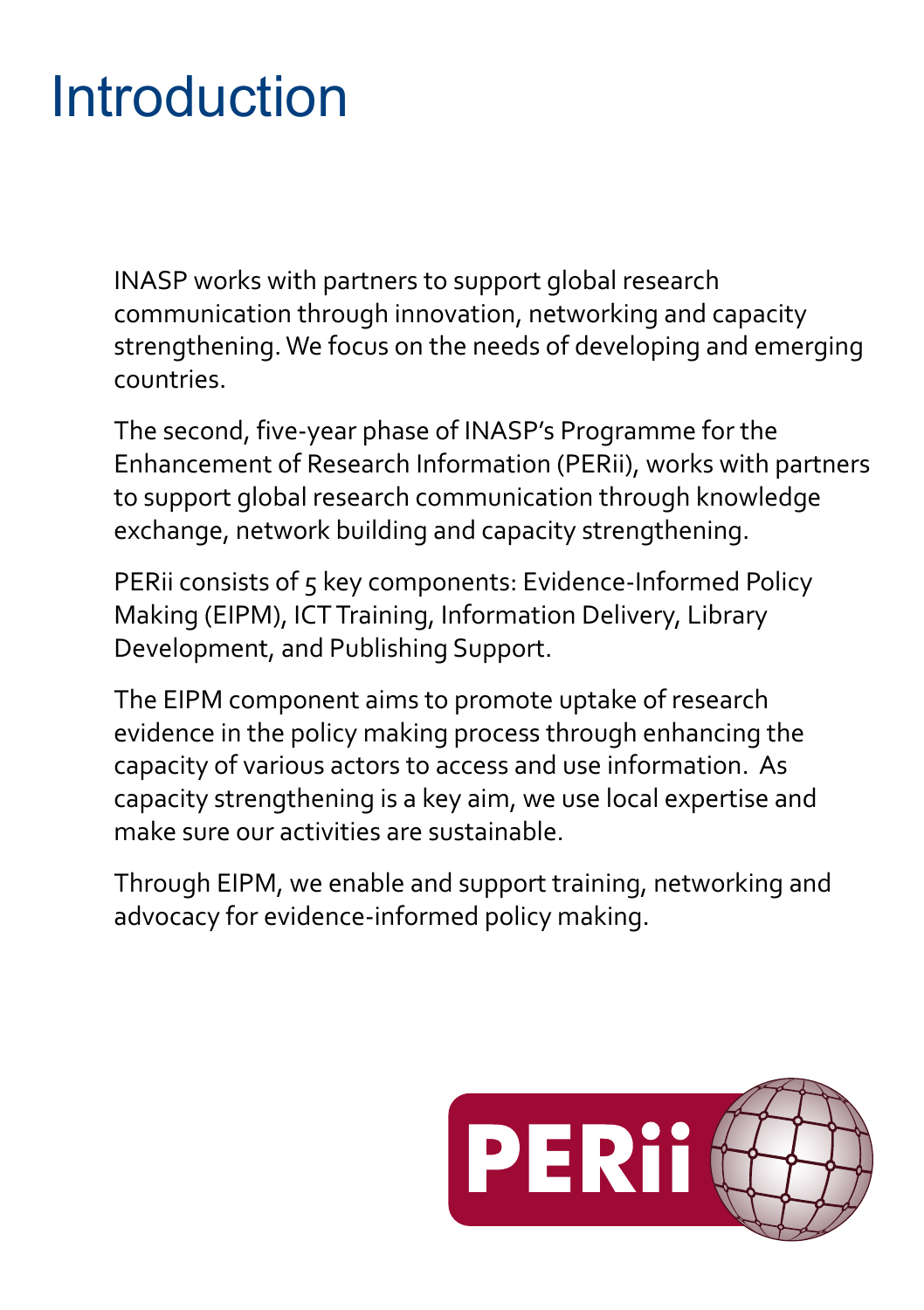## **What is evidence informed policy?**

When we talk about research policy we are usually talking about one of two things:

#### *1. Research informed policy*

This is where results from research are taken into account during the policy formulation process.

For example, research which shows the most effective way to distribute bednets could inform the government's anti-malaria strategy.

#### *2. Policy for research*

These are the policies which determine how research is done and can cover the areas of ethics or science funding etc.

Examples of this kind of policy would be policy that regulates government spending on research; or policies governing the proper way to get informed-consent.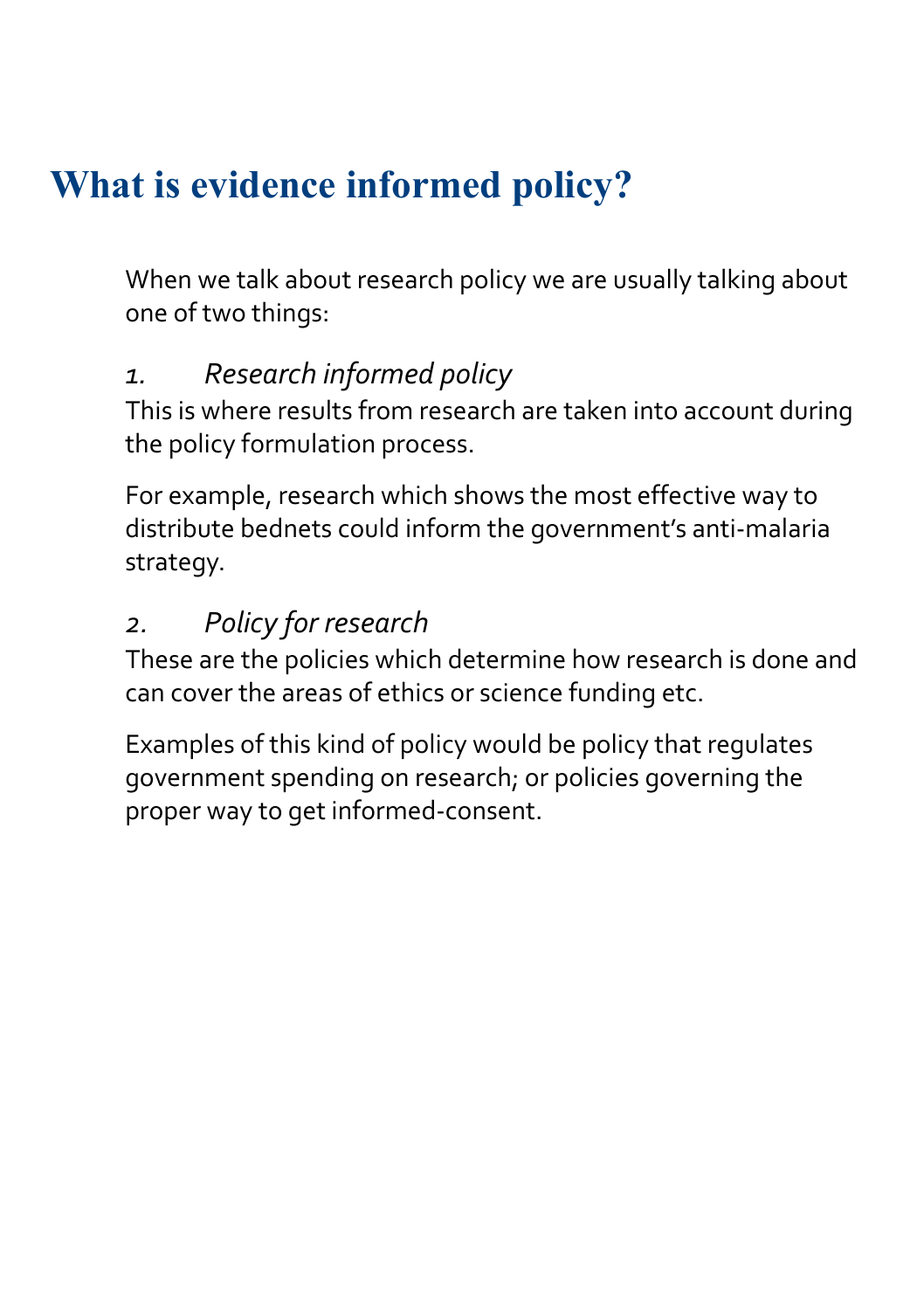As you can see, *Research informed policies* and *policies for research* are two very different things. Understanding which of these areas you are trying to influence is crucial when choosing the right strategy. We work with partners to achieve the first point, feeding research into the policy making process.

In the following pages there are examples of activities and programmes that can help you develop strategies to promote evidence informed policy making. These are by no means exhaustive but hopefully can begin to give you an insight into the various options available in this area.

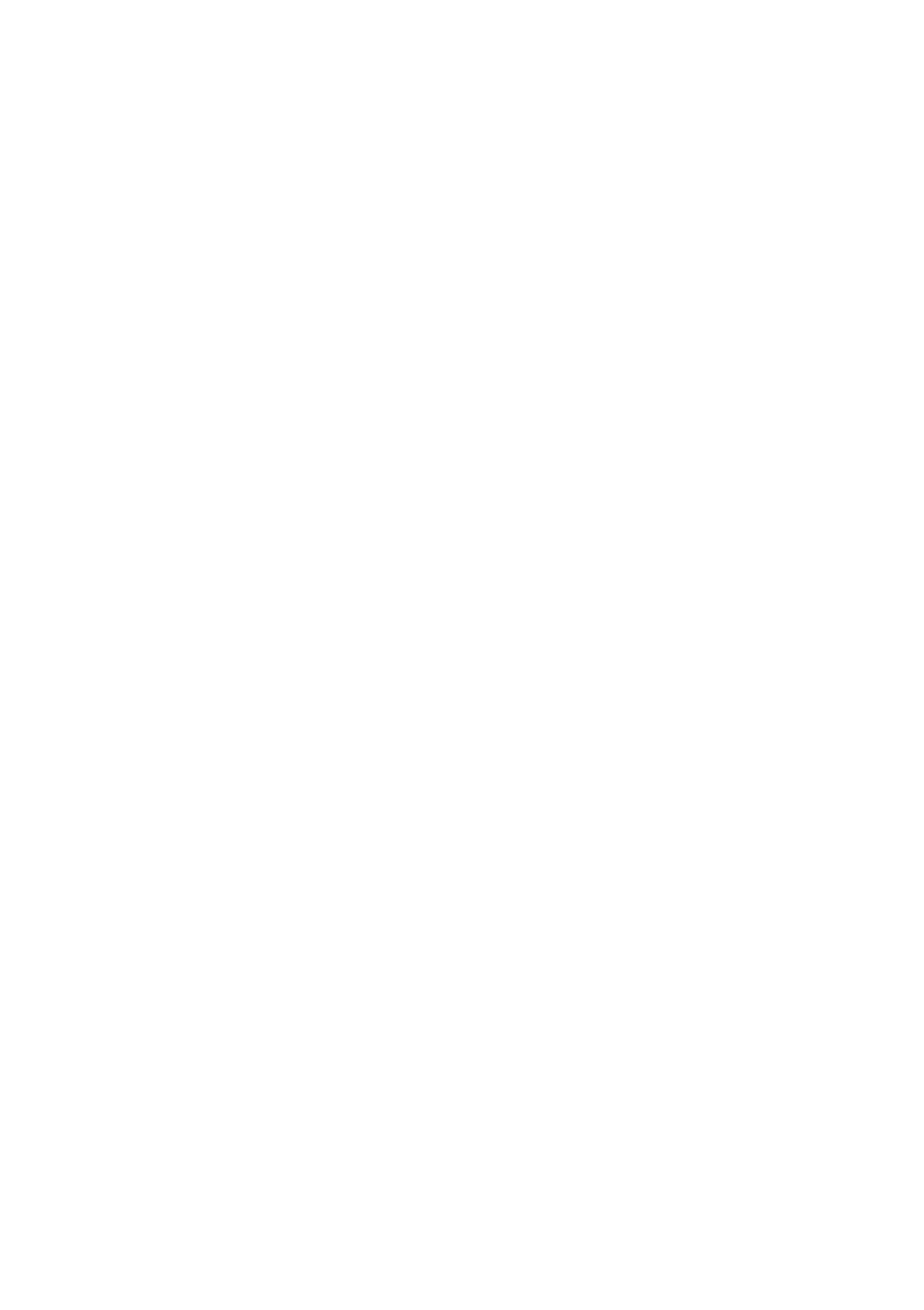# TRAINING TO USE research evidence

## A brief guide to effective training techniques

This section aims to highlight ways of improving training in the use of research in policy making. Researchers, intermediaries and politicians at all levels should be engaged in an active conversation to promote the sharing of ideas.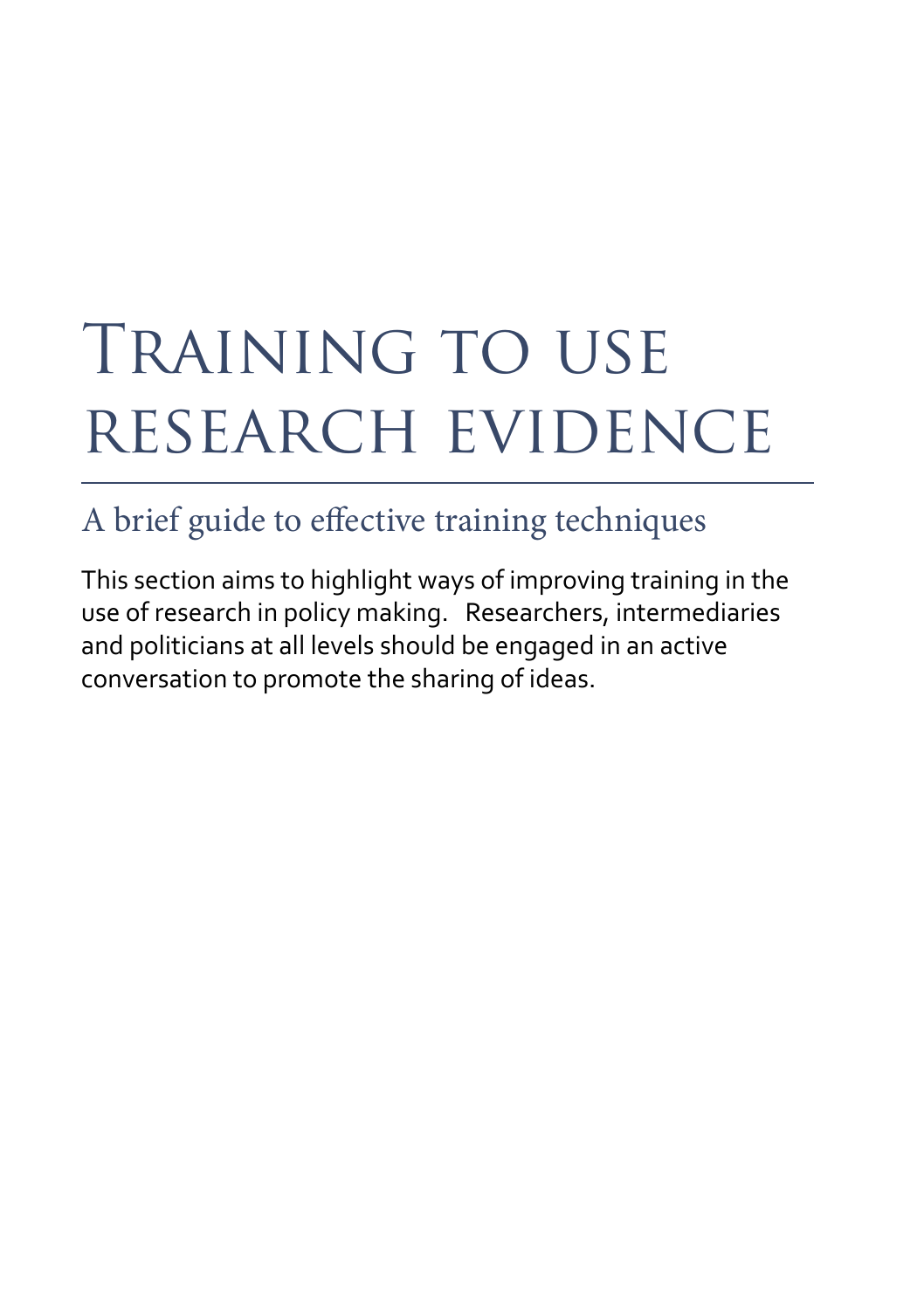

# 1 **Identify Training Needs and Wants**

We are usually better at identifying what we want than what we need — often we don't even know the gaps in our understanding.

- Ask specific questions. Rather than asking a parliamentary librarian what their information searching needs are, ask how they found information before. What resources (websites, books, databases) did they use? What search terms? You can use this information to identify gaps in capacity.
- • Don't just rely on stakeholder consultation. Consider using alternative, more objective research methods (for example, you could have policy briefs anonymously peer-reviewed to assess information quality).

"Whereas before I thought of myself as being comparatively 'street wise' and 'savvy'… as far as ICTs are concerned, my shallowness and naïveté in this medium have been exposed.'' Workshop participant, Information Literacy Training at the Parliament of Zimbabwe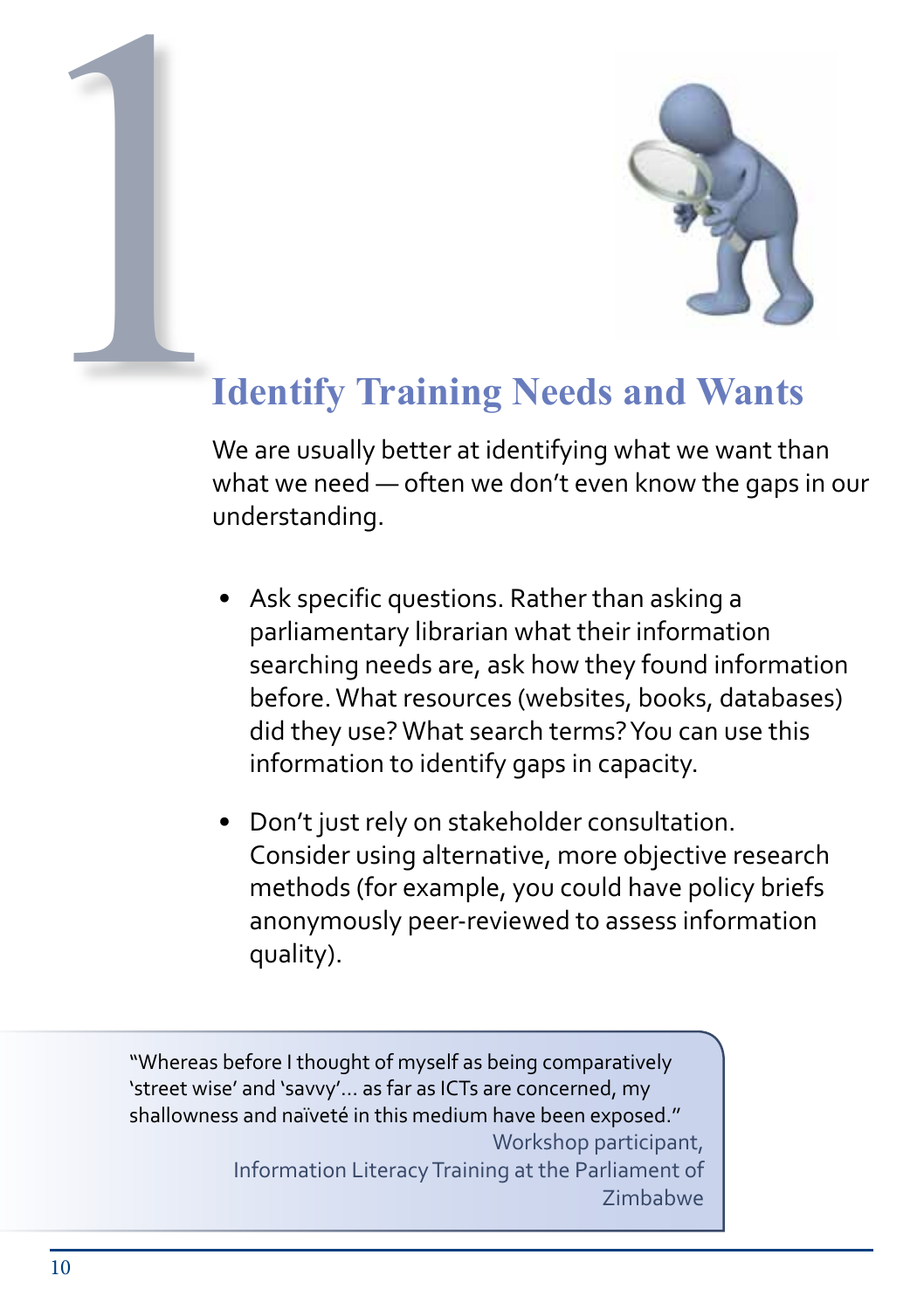

## **Have a realistic agenda**

An ambitious agenda can be a good thing, but overloading your audience can be worse than none at all.

- Don't try to cover everything
- • It is more effective to focus on a small topic and cover it well
- Take breaks and pace yourself
- Always review the last session before moving on

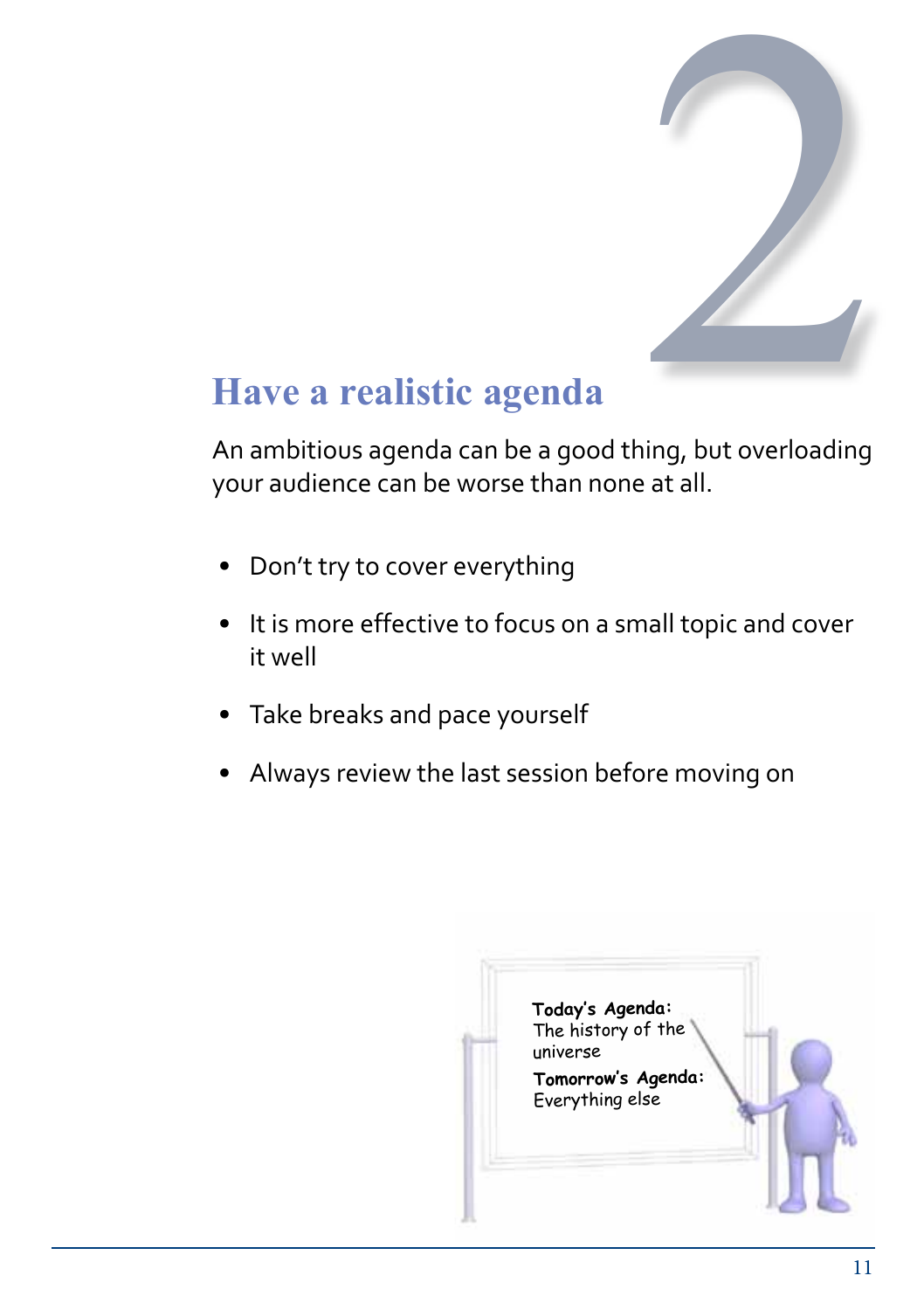

# **Engage, don't lecture** Eng<br>Bisuer

Issues that are debated and discussed are more likely to stick than those lectured. Engaging the audience can make a significant difference to the impact of a workshop.

- Rather than giving people facts, consider asking them a question. You may be surprised by how much they know already and they may even think of answers you had not considered!
- • Allow room for questions and answers
- Make training participatory through group activities and debates

''My approach to training in our institution will definitely change since I learnt so much regarding adult learning and participatory training.''

Librarian, Parliament of Zimbabwe after Training of trainers workshop in Information Literacy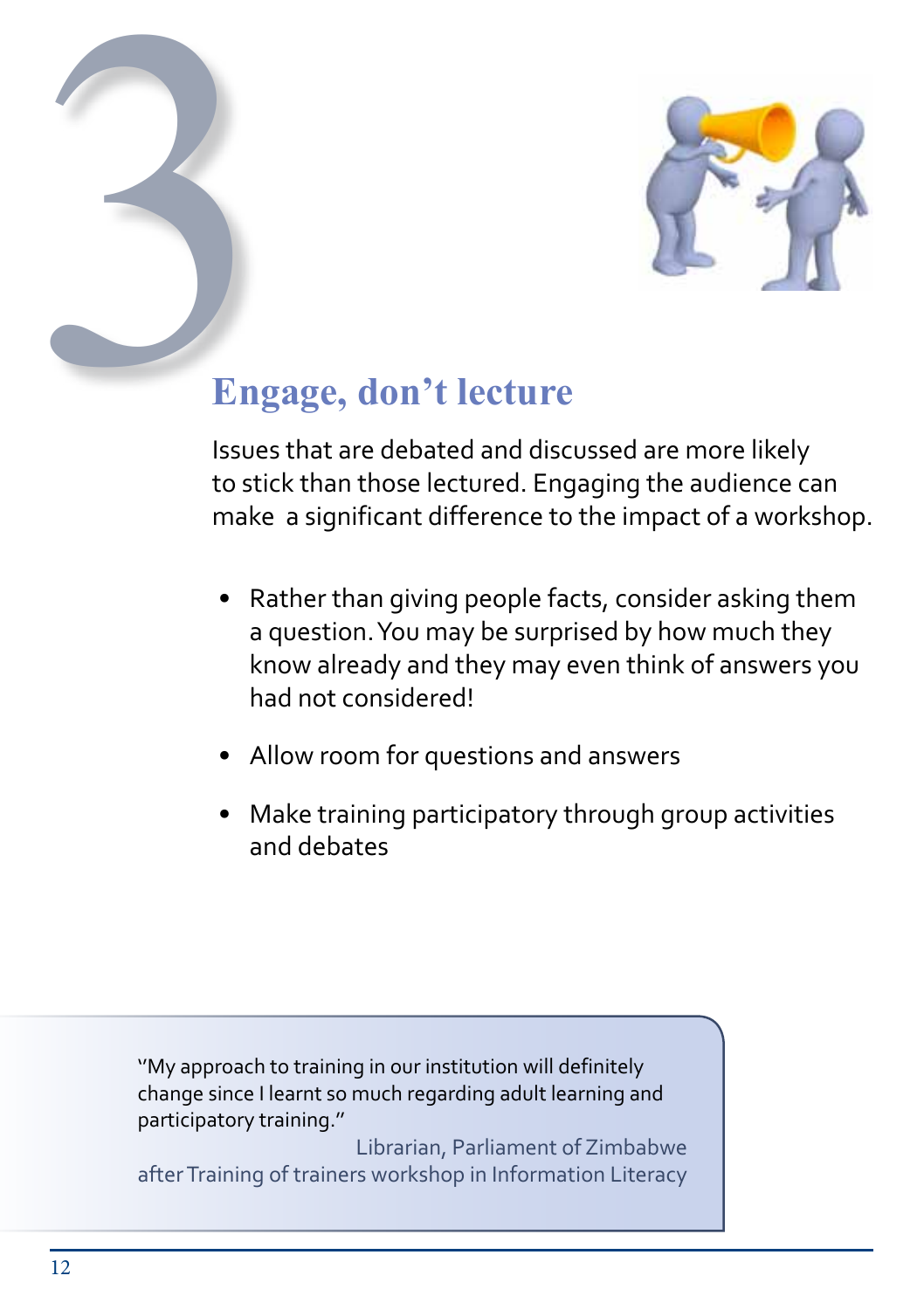# **Don't depend on technology**

Technology can help convey a point, but don't lose the gy<br>Digy<br>ut don't lose the message in the medium.

- • Sometimes complex ideas are best communicated with a pen and paper
- The more complex the technology, the more potential for technical difficulties
- Flashy or distracting technology can obscure the point you are trying to convey — remember , it is only a medium

"Make everything as simple as possible but not simpler.'' Albert Einstein

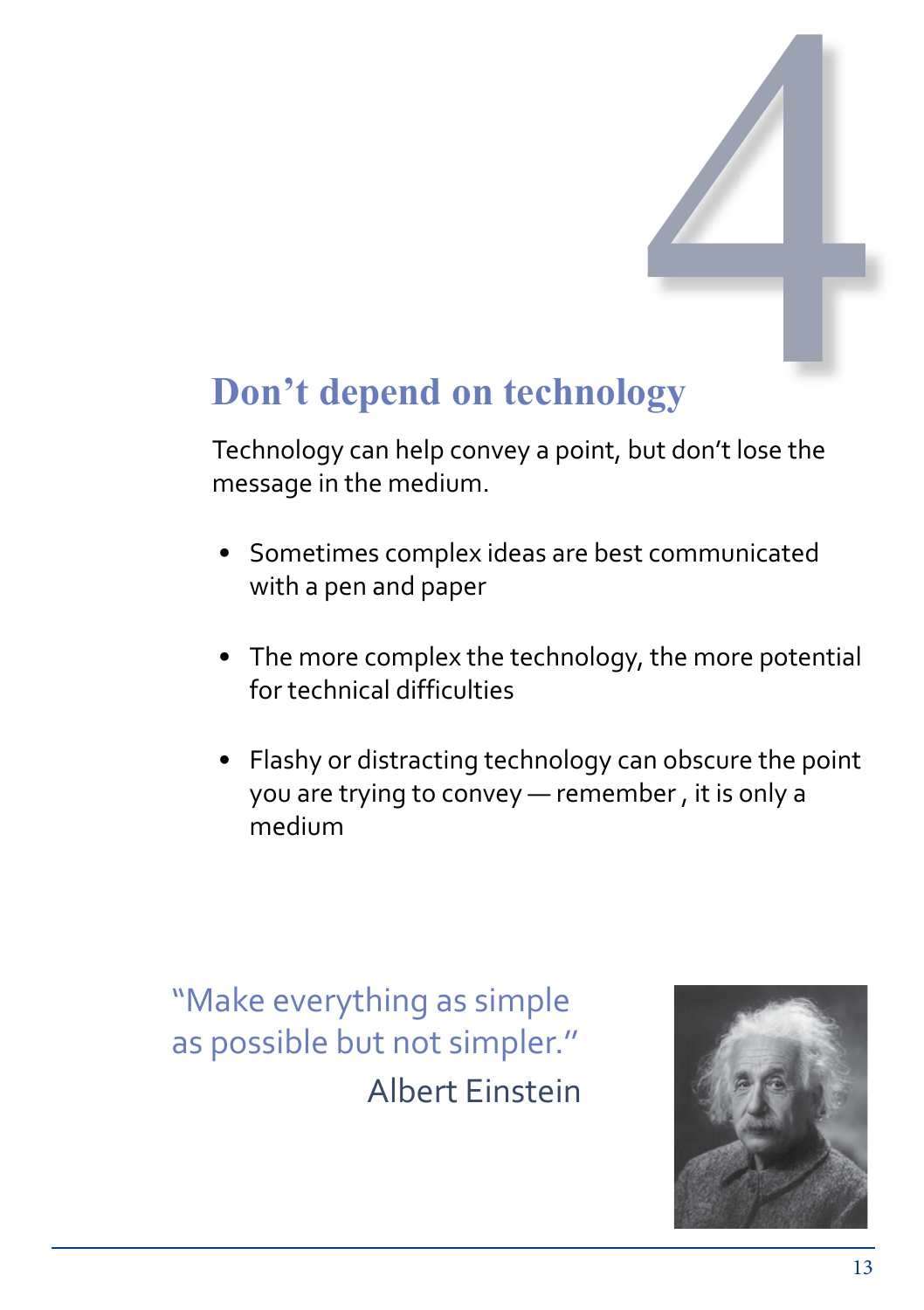# What needs to be covered when training in...

# **Information literacy**

- How to recognise where information is needed to influence a decision
- Where to find reliable sources of information and using the internet to source information
- • How to judge the quality of information
- How to apply information to a defined problem and incorporate the information into your knowledge base
- An understanding of the legal, ethical, social and copyright issues surrounding the information accessed

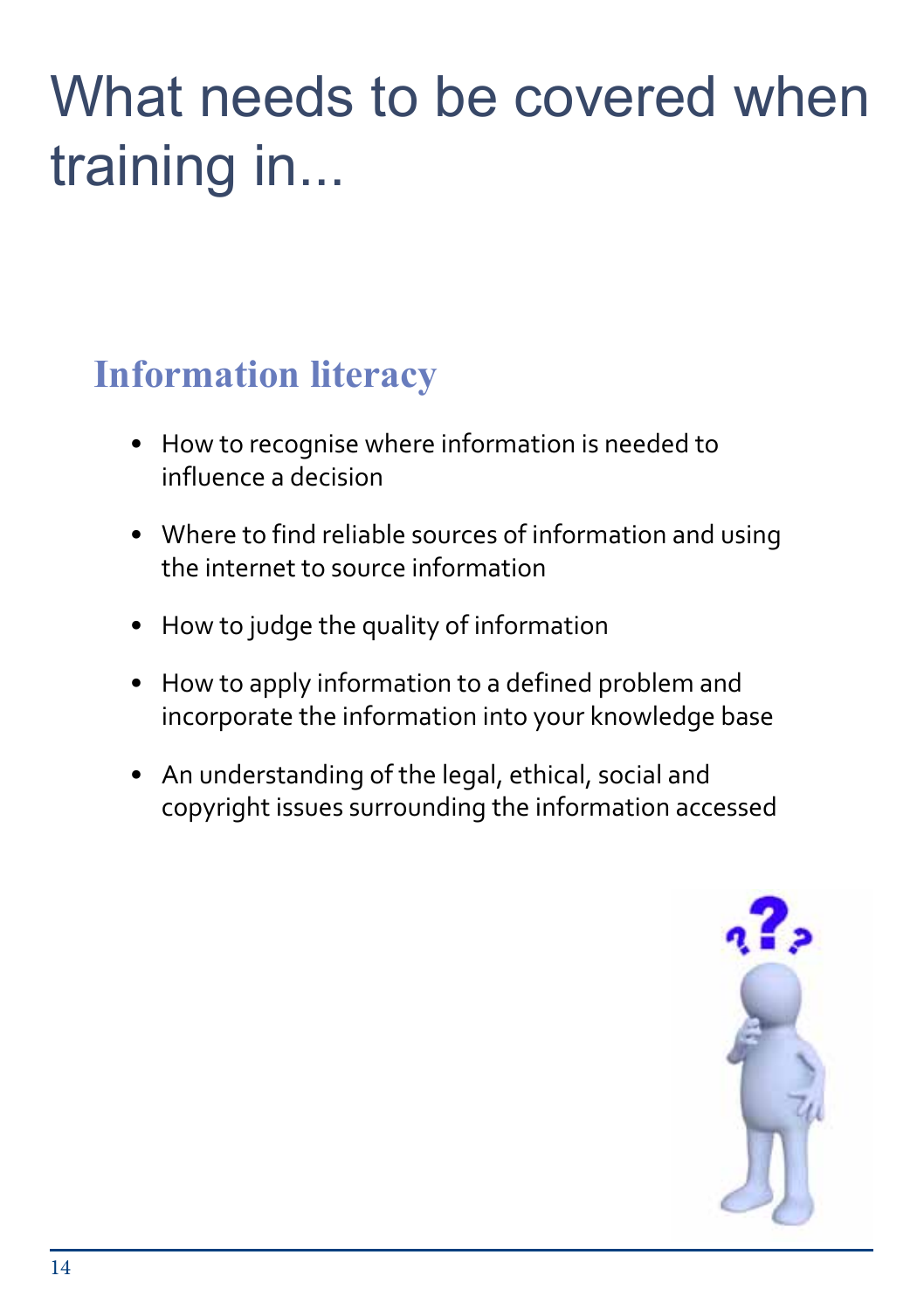# **Understanding science**

*Why policy makers should care about science and research* Appropriate use of research can enrich the policy making process by reducing the risk of implementing flawed policies.

#### *The scientific method*

Scientists in all fields work within a clear set of principles broadly called the scientific method.

#### *Understanding statistics*

Understanding if the right statistical method has been used helps us judge the quality of any research.

#### *Understanding peer-review*

Research published in academic journals goes through a rigorous process of peer-review to determine if it is of sufficient quality to be published.

#### *Scientific consensus*

Some topics have broad scientific consensus such as evolution or climate change. Understanding the gaps in knowledge and the controversies allows us to better use research evidence.

#### *Sources of good accessible research*

The internet is an abyss of information. Knowing where to go for clear, unbiased and accessible information is an important skill.

#### *The importance of local scientific expertise*

Making use of local scientific expertise is very important in gaining a regional perspective.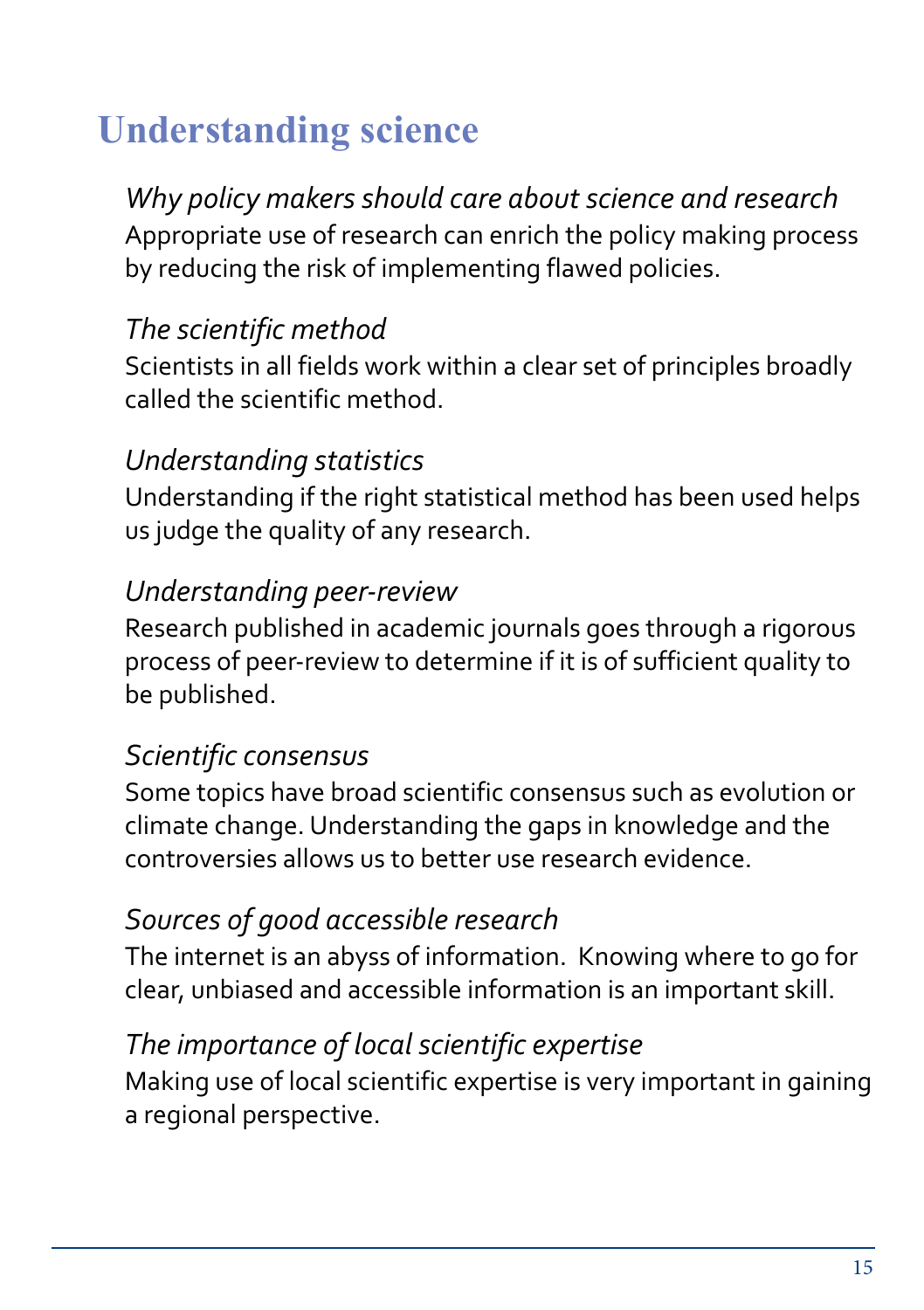## **Writing skills**

Many people think that they need to make their writing complicated in order to be impressive. In fact, simple, clear writing is much more likely to make an impact.

#### *Bad writing*

- is pompous
- • uses long complicated words
- • uses too many words
- is confusing
- is misleading

#### *Good writing*

- • is easy to understand
- is well structured
- • is no longer than it needs to be

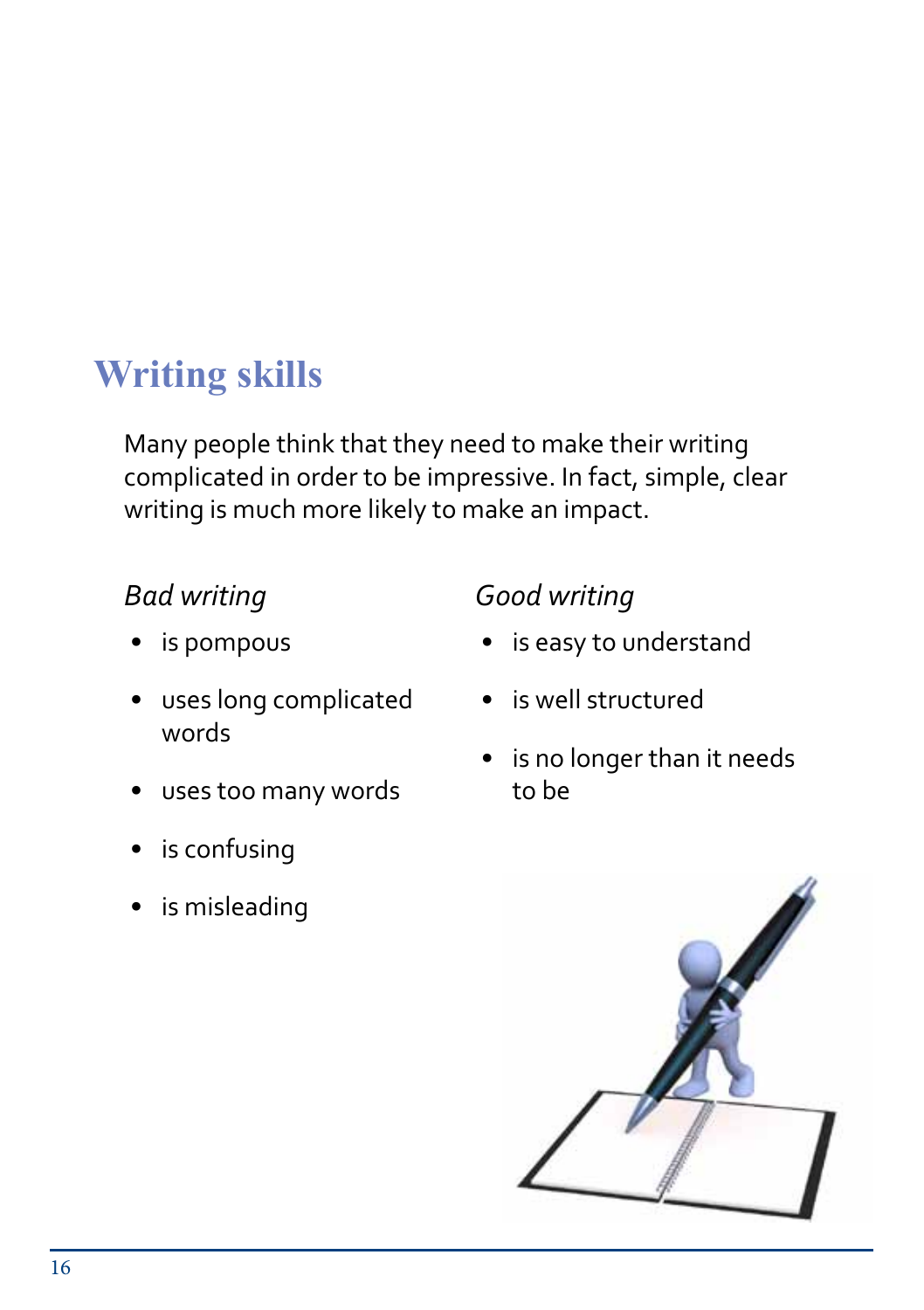# Useful sources of information

The INASP website features a number of free materials available to download. There are also links to other sources of information and guidelines on training.

www.inasp.info/resources

#### **SciDev.Net**

SciDev.Net – the Science and Development Network – is a not-forprofit organisation dedicated to providing reliable and authoritative information about science and technology for the developing world. [www.scidev.net](http://www.scidev.net
)

#### **Sense About Science**

Sense About Science are a charitable trust that equips people to make sense of scientific and medical claims in public discussion. http://www.senseaboutscience.org.uk/

> If you would like to work with INASP to develop your own training resources, please contact:

Alexander Ademokun (aademokun@inasp.info)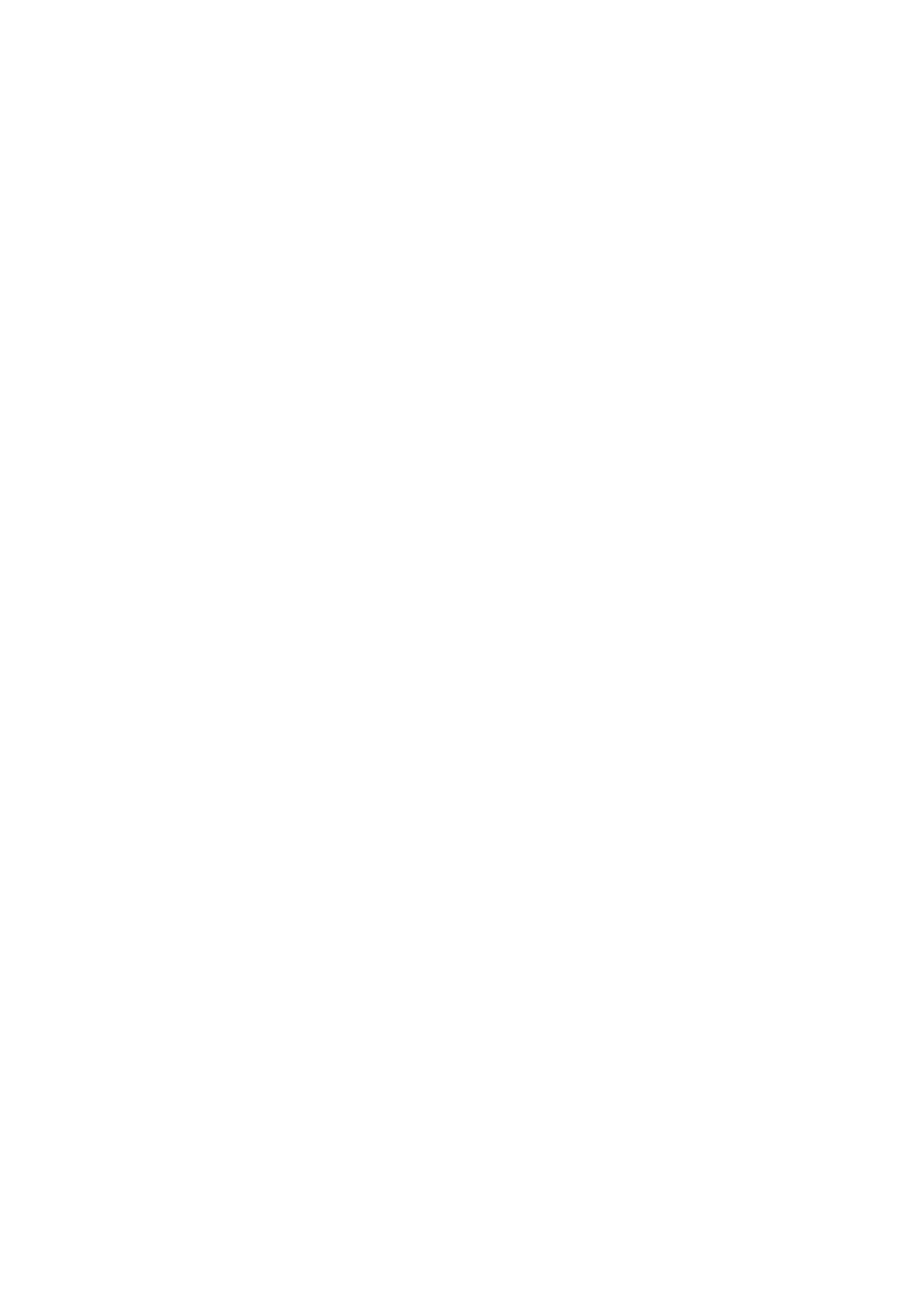# Networking for Evidence-Informed Policy Making

A brief guide to networking activities that promote evidence-informed policy making

This section highlights ways of promoting the use of research in policy making by making use of innovative networking opportunities. Researchers, intermediaries and politicians at all levels should be engaged in an active conversation to promote the sharing of ideas.

We propose different models and tips that can be easily adapted to your regional needs. Most of these models need an initial push to get started and people that are willing to sustain it. If you would like to get involved, please contact INASP to see how we can support you.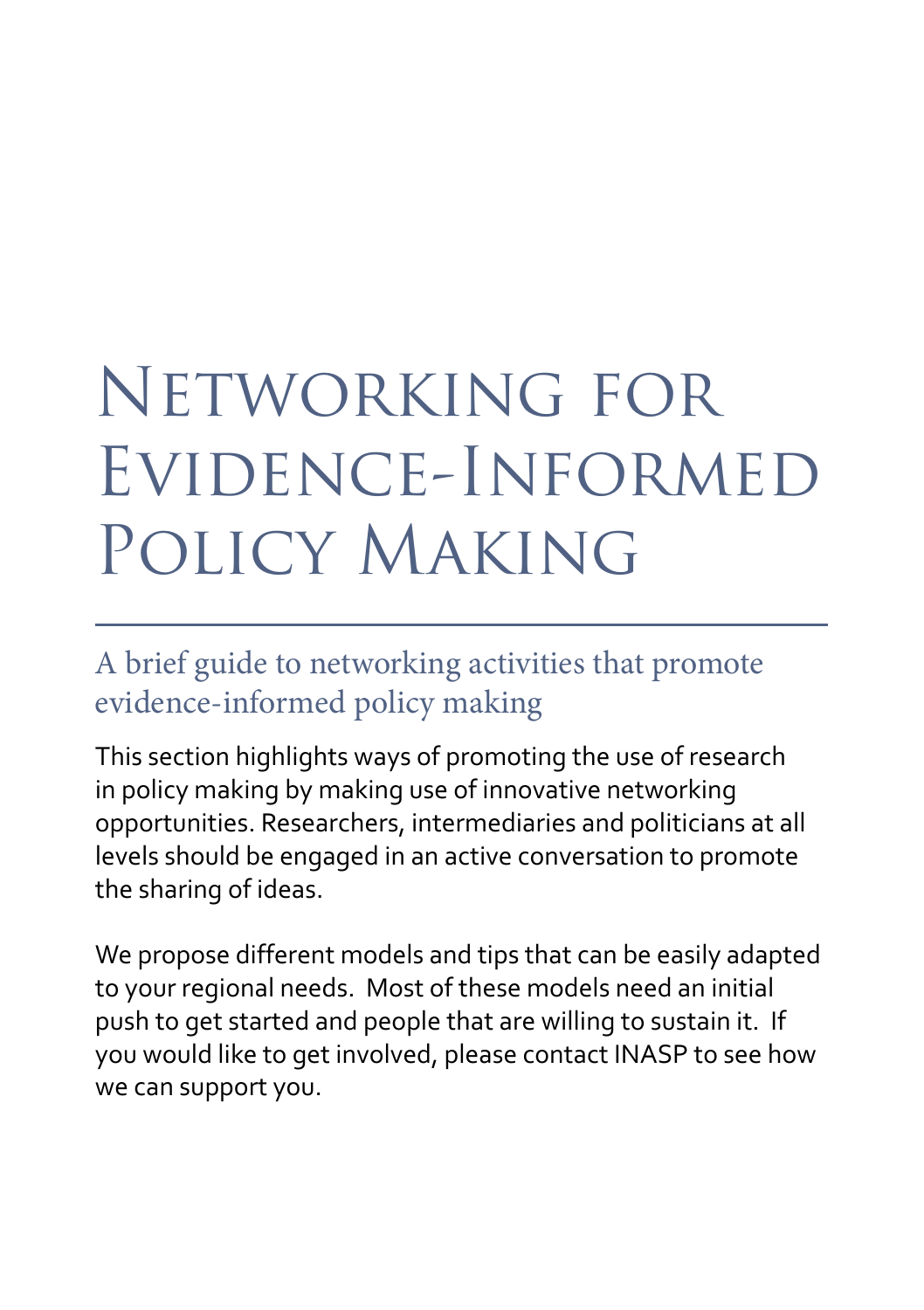# Why should researchers and policy makers interact?

## **It strengthens policy**

Networking events provide a space where ideas can be presented and fed into thinking without the pressure of making formal presentations. Policy makers who have good links to researchers and research intermediaries are able to call on them to get up-todate factual information when they need it.

In addition, interacting with researchers can give policy makers a better understanding of research processes which can help them to think critically about a range of policy issues.

## **It improves research**

Researchers who understand policy making can ensure their research is relevant to the country's priorities and talking to policy makers may give them new perspectives on their approach. It can be very satisfying for researchers to have the opportunity to influence key decisions using their knowledge and expertise.

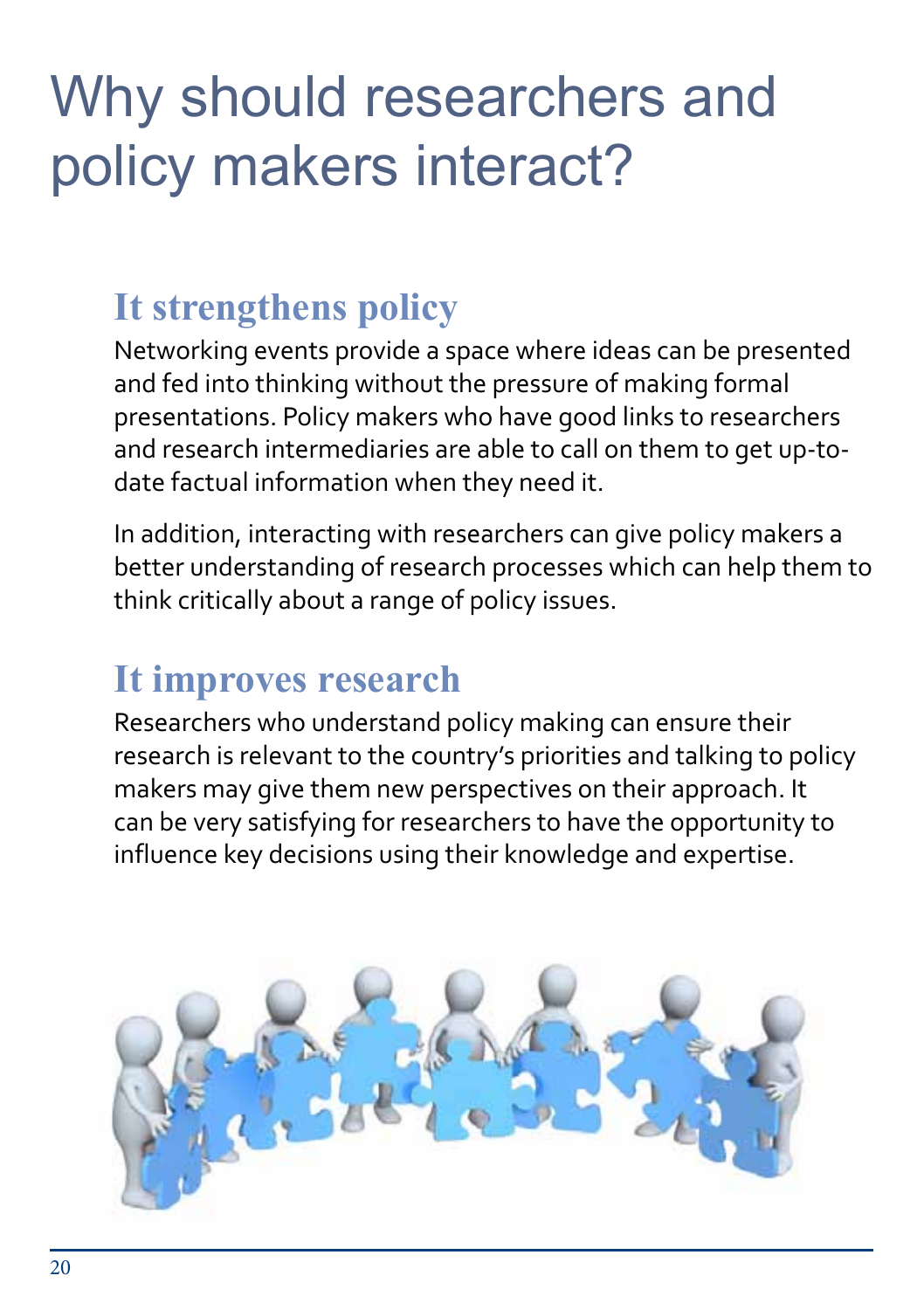# Who should network and with whom?



## **Scientists/Researchers**

Should engage more with the public and policy makers to communicate what they do. It is not enough to publish academic papers. To have real influence non-academics must understand how research is done and why it is important.



#### **Politicians**

Must take strides to ensure policies are not framed by ideology alone. They should seek opportunities to engage with researchers. If they do not understand the research, they should demand a clear and concise explanation.



### **Intermediary organisations**

NGOs, CSOs, universities and think-tanks have a responsibility to demonstrate the use of evidence in decision making. This builds credibility and promotes understanding.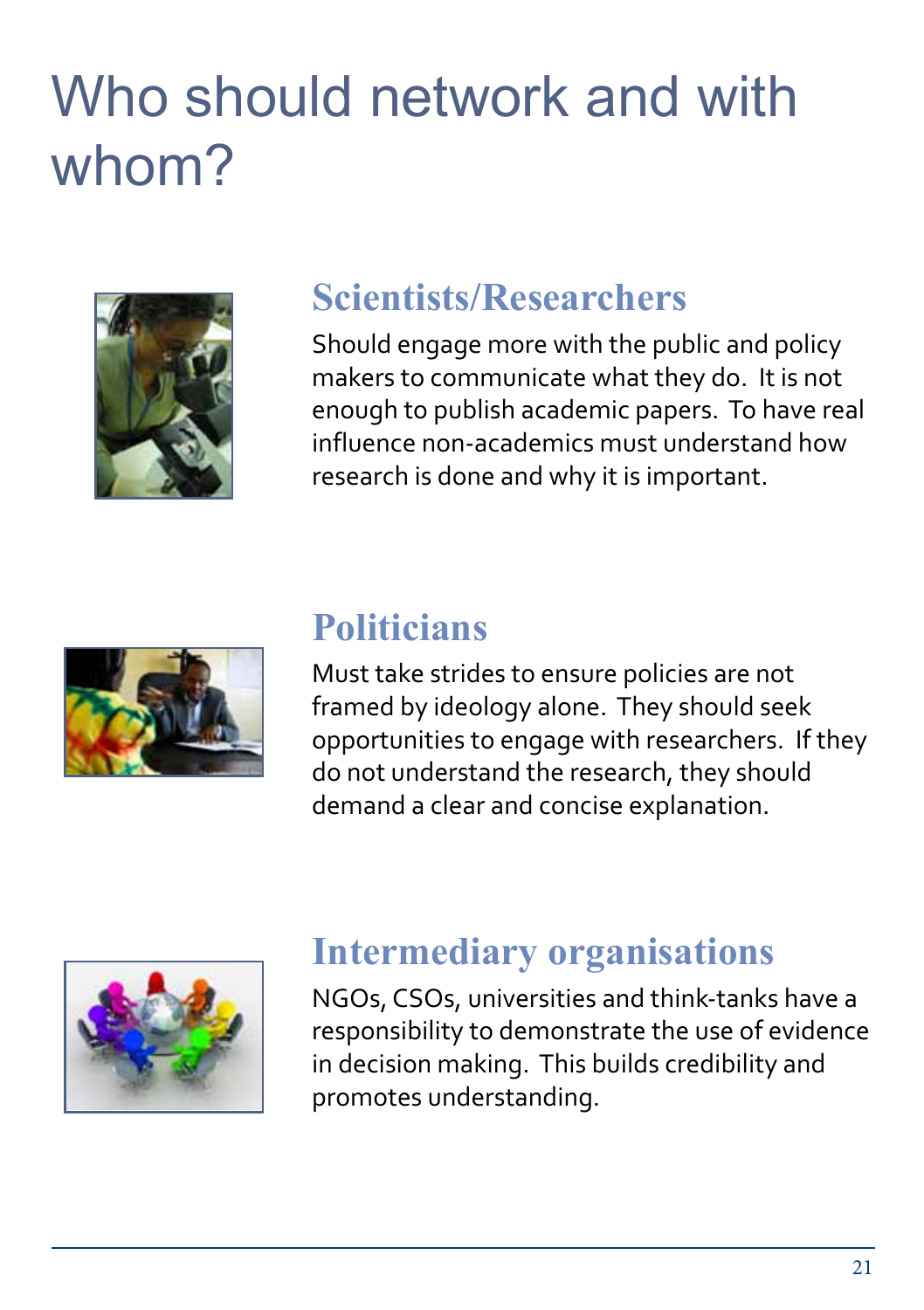# How?

# **Café Scientifique**

Café Scientifique is a place where, for the price of a cup of tea or coffee, anyone can come to explore the latest ideas in science and technology. Meetings take place in cafés, bars, restaurants and even theatres, but always outside of the traditional academic context.



They usually involve a short talk from a researcher or science journalist on an issue of public interest, followed by an informal discussion, usually audience driven, to find out what the public really wants to know.

It provides a forum to ask questions you may think are 'stupid' but may be very insightful. It also uses a flexible model that can be set up in your area and adapted to local needs.

To find out more about the concept, or if you need help setting up your café, contact:

www.cafescientifique.org/startacafe.htm

"The public are very interested in seeing the interface between research and policy, i.e. when we used to have scientists only the public would ask questions like why isn't there a policy on this... so we started bringing in people from government who would speak on existing policy etc..."

> Juliette Mutheu Organiser of Kenyan Café Scientifique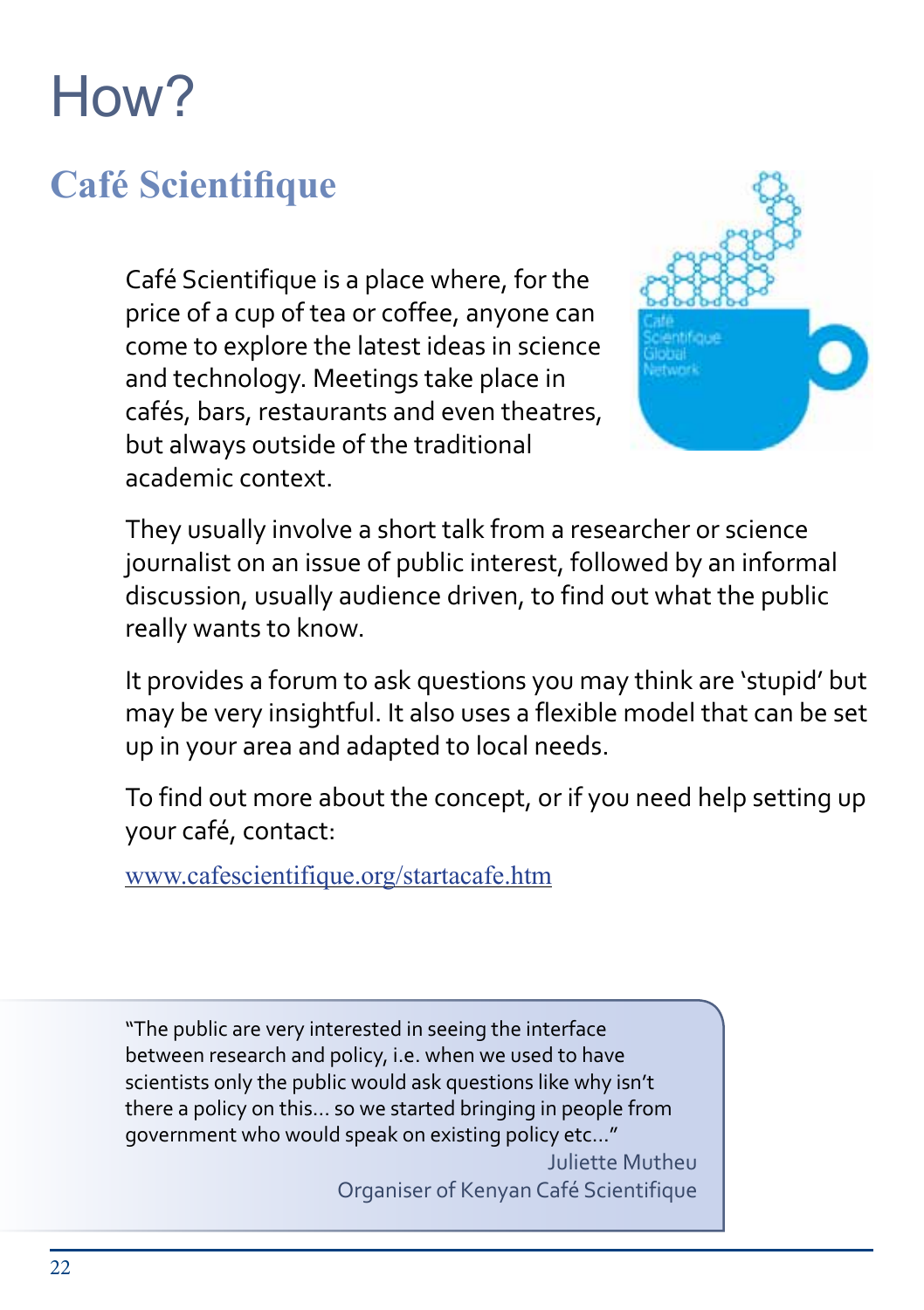## **Scientist pairing schemes**

The scheme works by pairing researchers with policy makers (eg: MPs or civil servants). It aims to allow both sides to understand the framework within which the other works and identify ways to work together.

It is a two-way process. Policy makers learn how research is done, while researchers learn about the realities of political processes.

If you need help, information or advice on setting up a scheme in your country please contact Alexander Ademokun: [aademokun@inasp.info](mailto:aademokun%40inasp.info?subject=)

> "This scheme, to me, is a great initiative that will positively impact the lives of Ugandans especially in rural areas... It is my wish that such projects between scientists and politicians are encouraged and expanded so that rural communities can benefit from the knowledge of this country's scientists. It will, I suppose, also give politicians a sense of fulfilment in seeing their constituents benefit from such schemes."

> > Dr Da Silva Vice-Chancellor Strathmore University, Kenya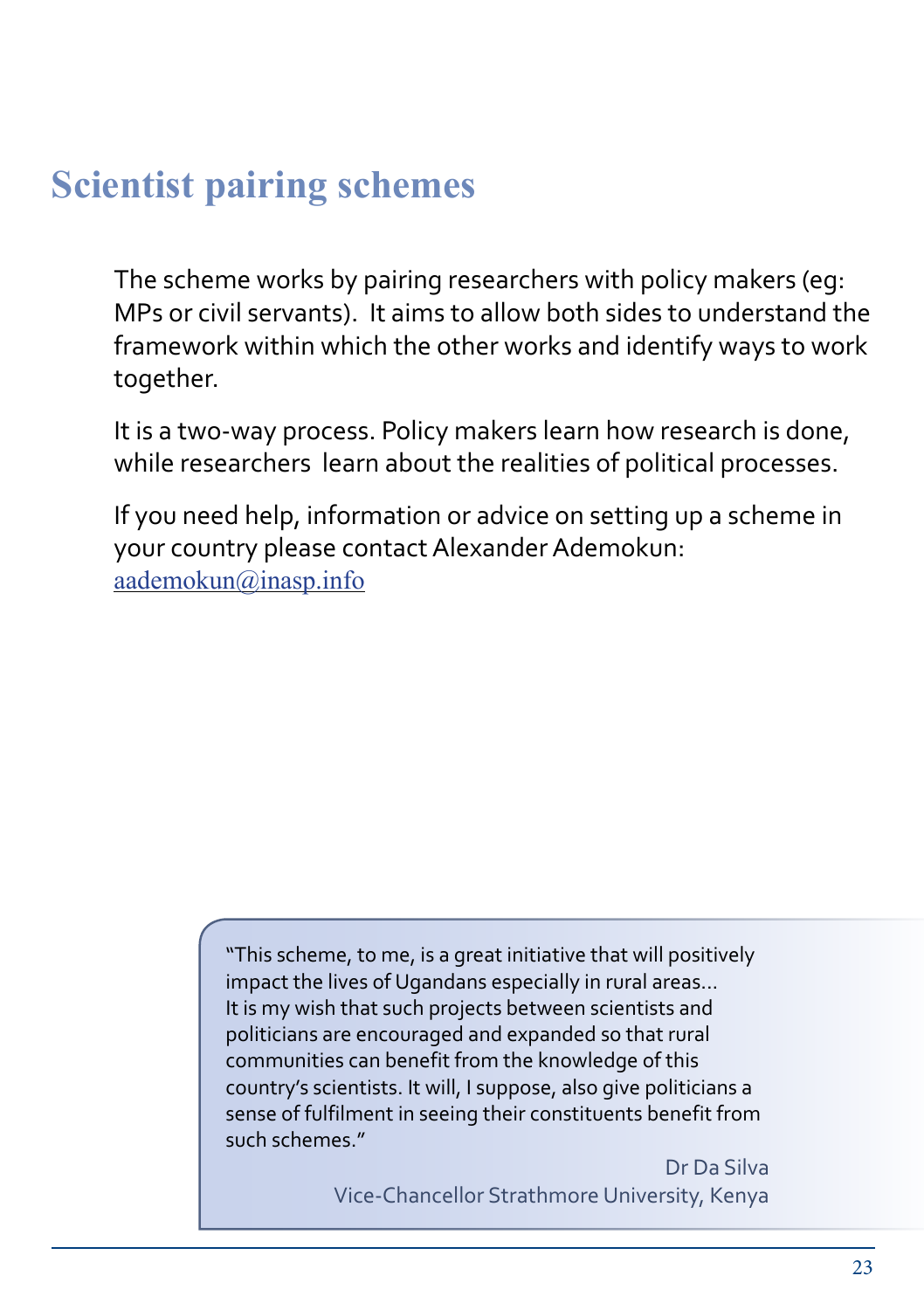### **FameLab**

FameLab is a competition modelled on the Pop Idol television series (with judges coming from academia and the media) to find the new voices of science and engineering communication. Contestants explain a scientific concept to the panel and are judged not only on their ability to communicate science in a clear way, but also on being engaging and entertaining.

Over the past five years FameLab has been running in the UK in partnership with NESTA, the National Endowment for Science, Technology and the Arts. It is also supported internationally by the British Council.

Policy makers/influencers could be included in this format as invited guests or as members of the judging panel.



For information or advice on setting up a FameLab type event in your region please contact FameLab International, a collaboration between FameLab and the British Council:

<http://famelab.org/famelab-international.html>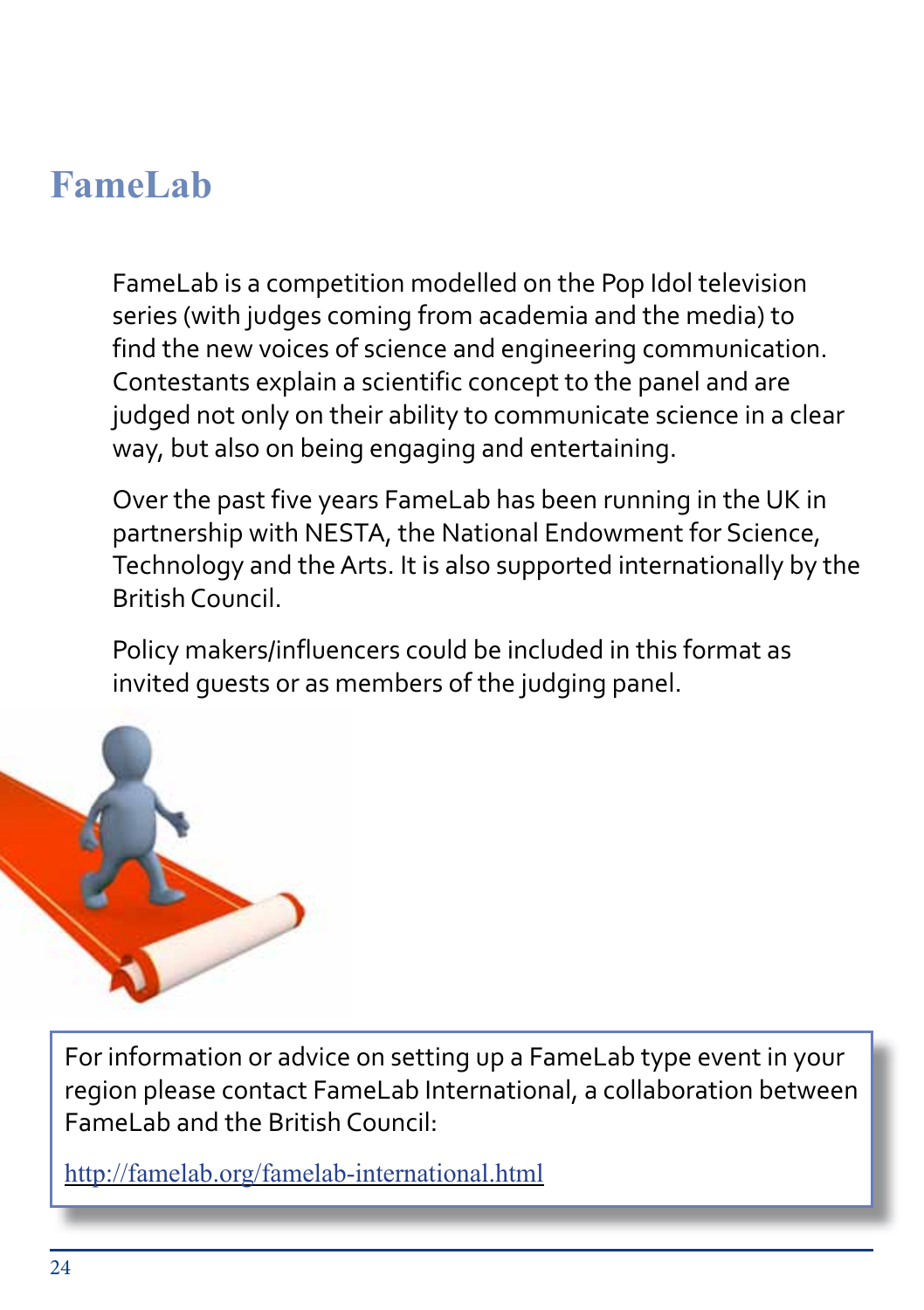## **The World Café**

World Cafés allow discussion of socially relevant topics within an informal but engaging setting. They involve small groups of 4-5 people discussing a particular problem for about 30 minutes.

At the end of the first round one person stays at the table to 'host' while the others swap tables carrying with them the key outcomes of the



discussion. They then share this with other tables. Meanwhile the table host welcomes in others with new perspectives.



DISCOVERING NEW MEANINGS

On the third round everyone returns to their original tables thus bringing in new insight to the original discussion. This is followed by a general town-hall style discussion and sharing.

For help setting up your own café go to:

[www.theworldcafe.com/involved.htm](http://www.theworldcafe.com/involved.htm)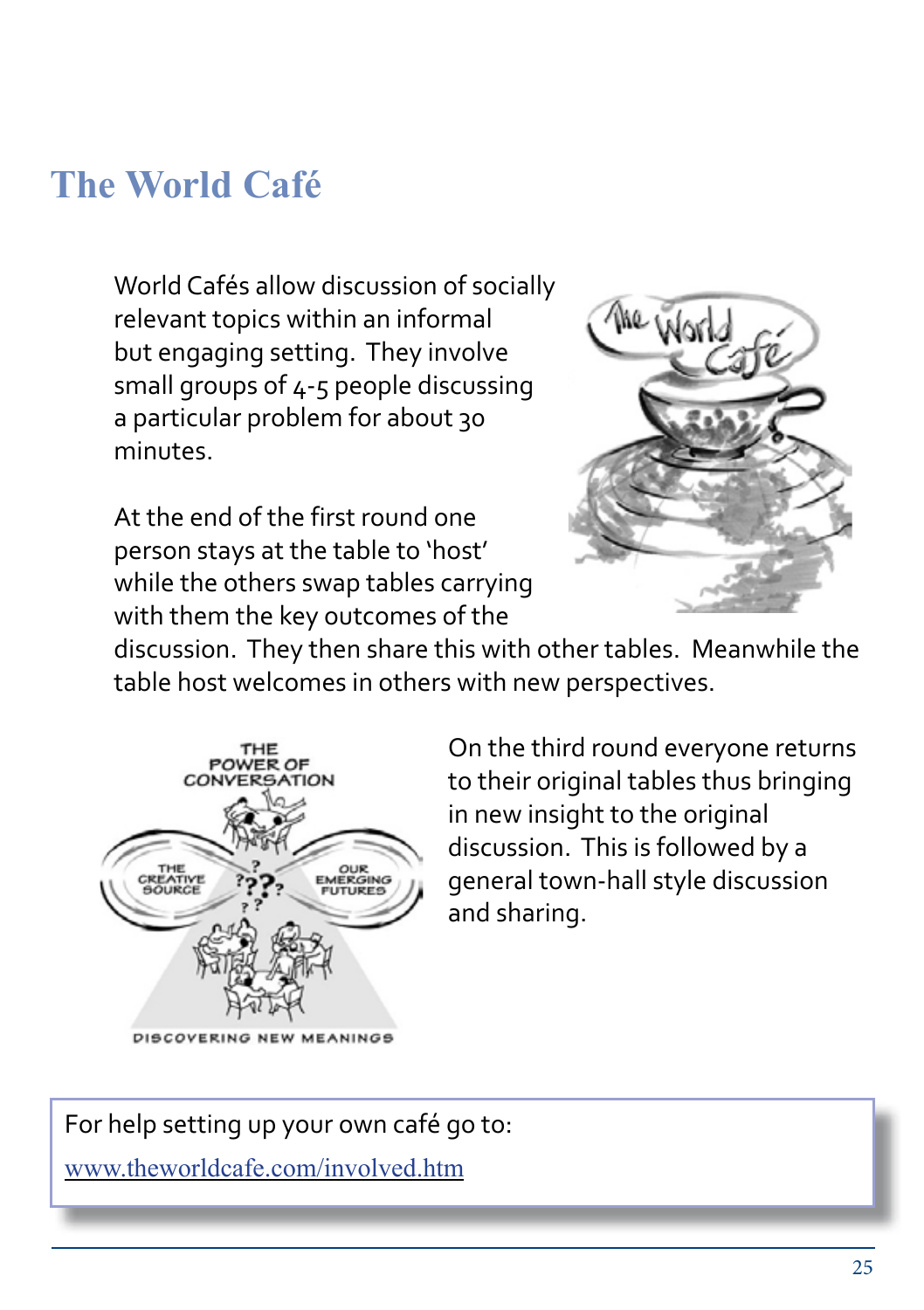## **Online networking**

Online networks are very popular and it seems everybody is involved in them, but there are a number of things to consider when using online networks. There are different platforms available for online networking such as *LinkedIn* and *Facebook*.

However, there are other networks listed below that focus on specific areas. For links to these networks, see page 29.

- *• AuthorAID* focuses on mentoring and research communication
- *• Research and Media network* is a site for journalists, researchers and others who work in science, health, environment, agriculture and sustainable development
- • *Communication for Development* is a professional platform for sharing news and information
- • *Evidence-Based Policy for Development Network* is a worldwide community of practice for think tanks, policy research institutes and similar organisations working in international development.

**When setting up an online network you need to ask...**

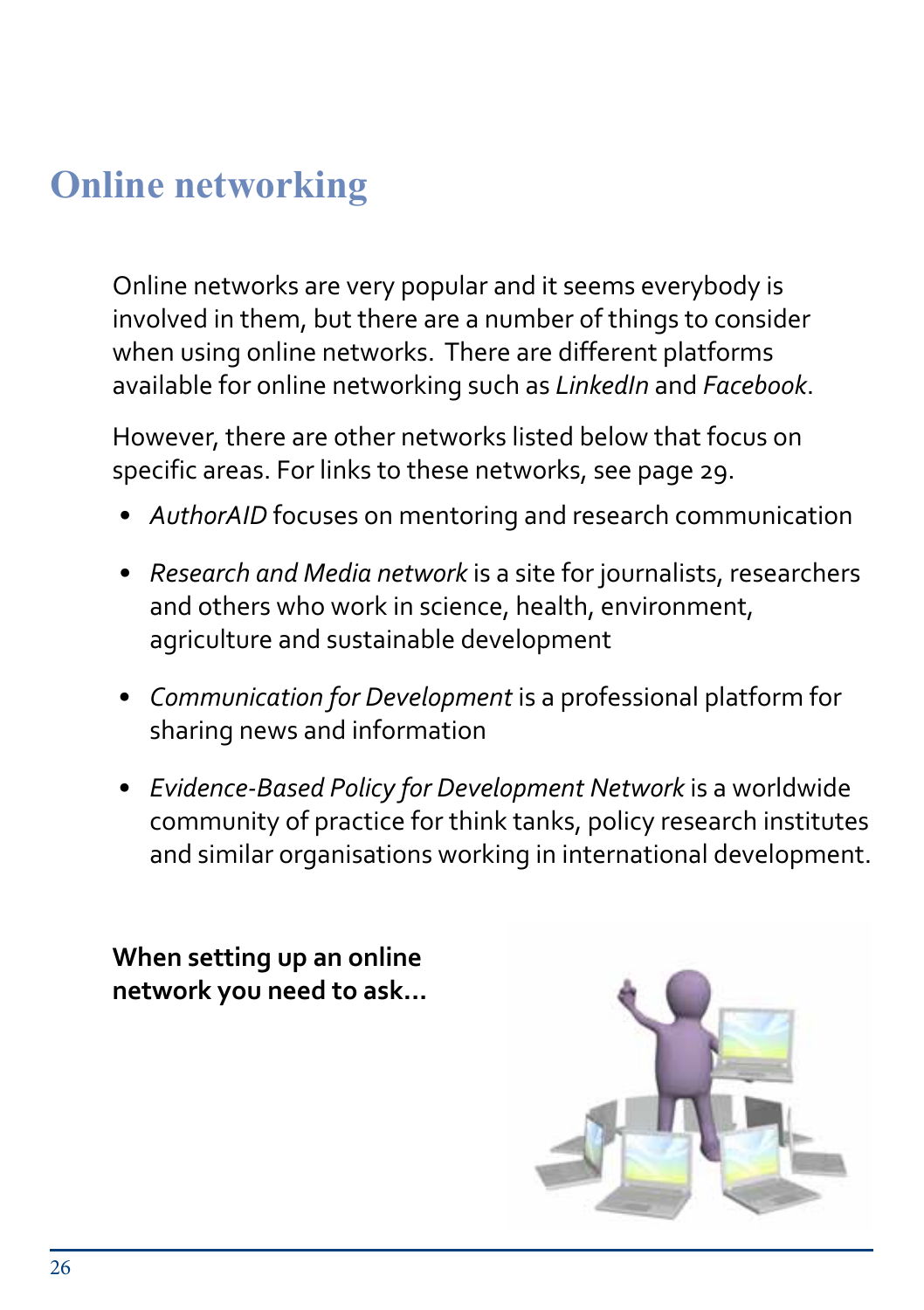#### *Will an online network really meet your needs?* There were 126 million blogs on the internet at the end of 2009 (as tracked by BlogPulse). How many blogs are actively read?

#### *Does another platform already do what you want well?* Don't go reinventing the wheel. If another network does what you want then join it. You also have a ready made audience.

#### *Is there a need for the network?*

You need to consider if the goal you are trying to achieve can be more effectively reached by other methods.

#### *Is there is a critical mass of participants?*

Don't presume that if you build it they will come. People are already involved in myriad online networks and are not necessarily keen to sign up for yet another one. Before you start make sure you know your audience.

#### *Will people be proactive in using it?*

For an online network to be successful it needs engagement. The success of any network depends on its users being engaged with it.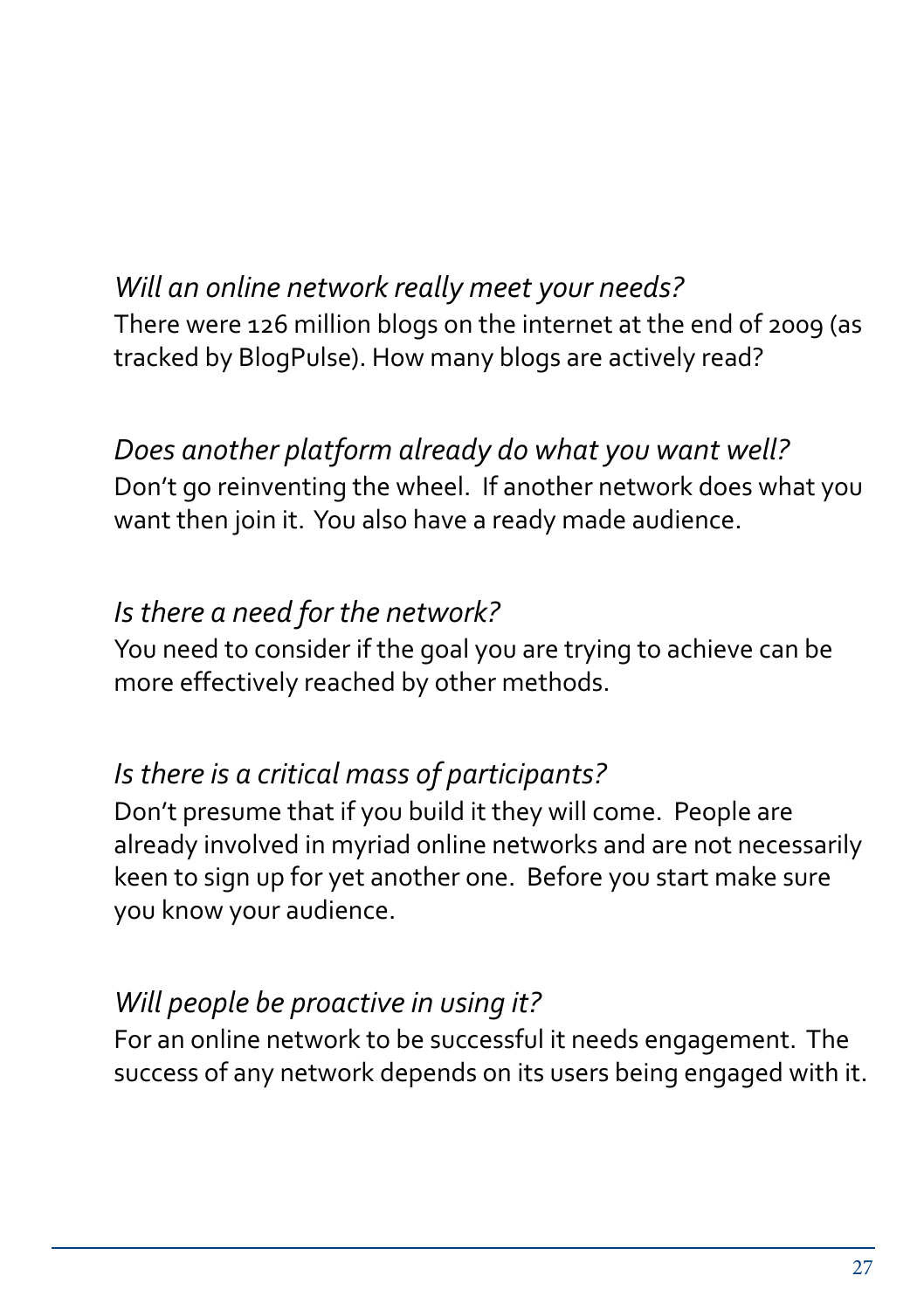# Other networking opportunities

- Fellowship programmes to allow researchers and influencers to conduct cross-disciplinary research by bringing them together to tackle a common issue. This provides a space where a socially relevant issue can be tackled from two sides – the political and the academic hopefully producing more balanced and robust outcomes.
- Incorporating sessions at research conferences dedicated to communicating to policy makers, influencers and the general public. This is a very important and often overlooked part of academic conferences. Most research is publicly funded and it is imperative that the public gets a sense of what is being achieved. It also encourages people to engage more broadly with research.
- Engaging with the public through newspaper articles and letters to the editor. Add research to the social discourse by writing articles reviewing the latest developments in your area. It demonstrates relevancy but also allows you to interact with a much wider audience.



A network is only as useful as its active members. Think about potential internet access issues of your target audience. Is your network too bandwidth intensive?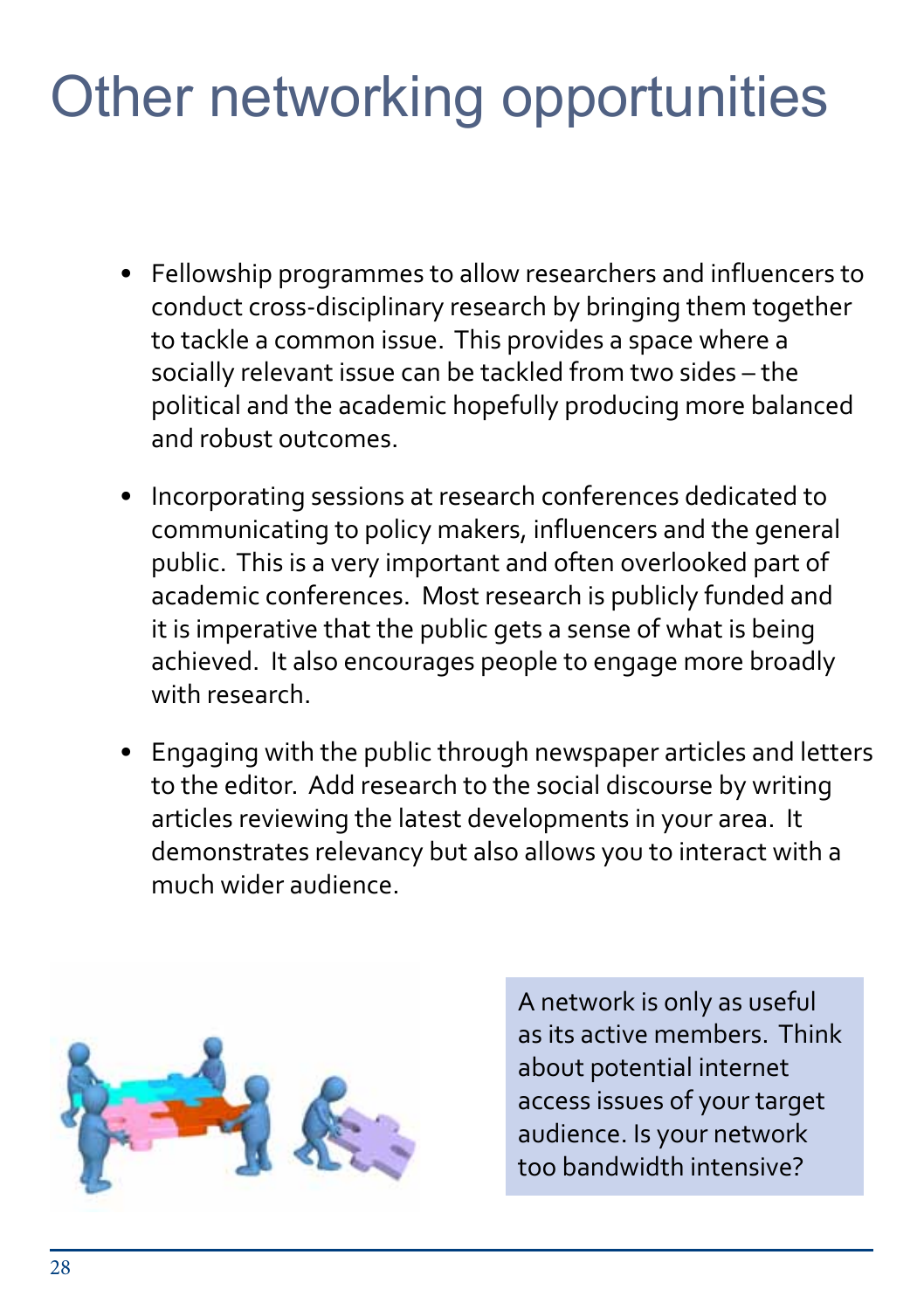# List of useful websites and contacts

Café Scientifique www.cafescientifique.org

World Café www.theworldcafe.com

Famelab www.famelab.org

## **Online networks**

AuthorAID www.authoraid.info

Research and Media Network http://researchandmedia.ning.com/

Communications for Development (C4D) Network http://c4dnetwork.ning.com/

Evidence-Based Policy in Development Network http://www.ebpdn.org/

## **Online networking platforms**

Ning www.ning.com

Wordpress www.wordpress.com

Blogspot www.blogspot.com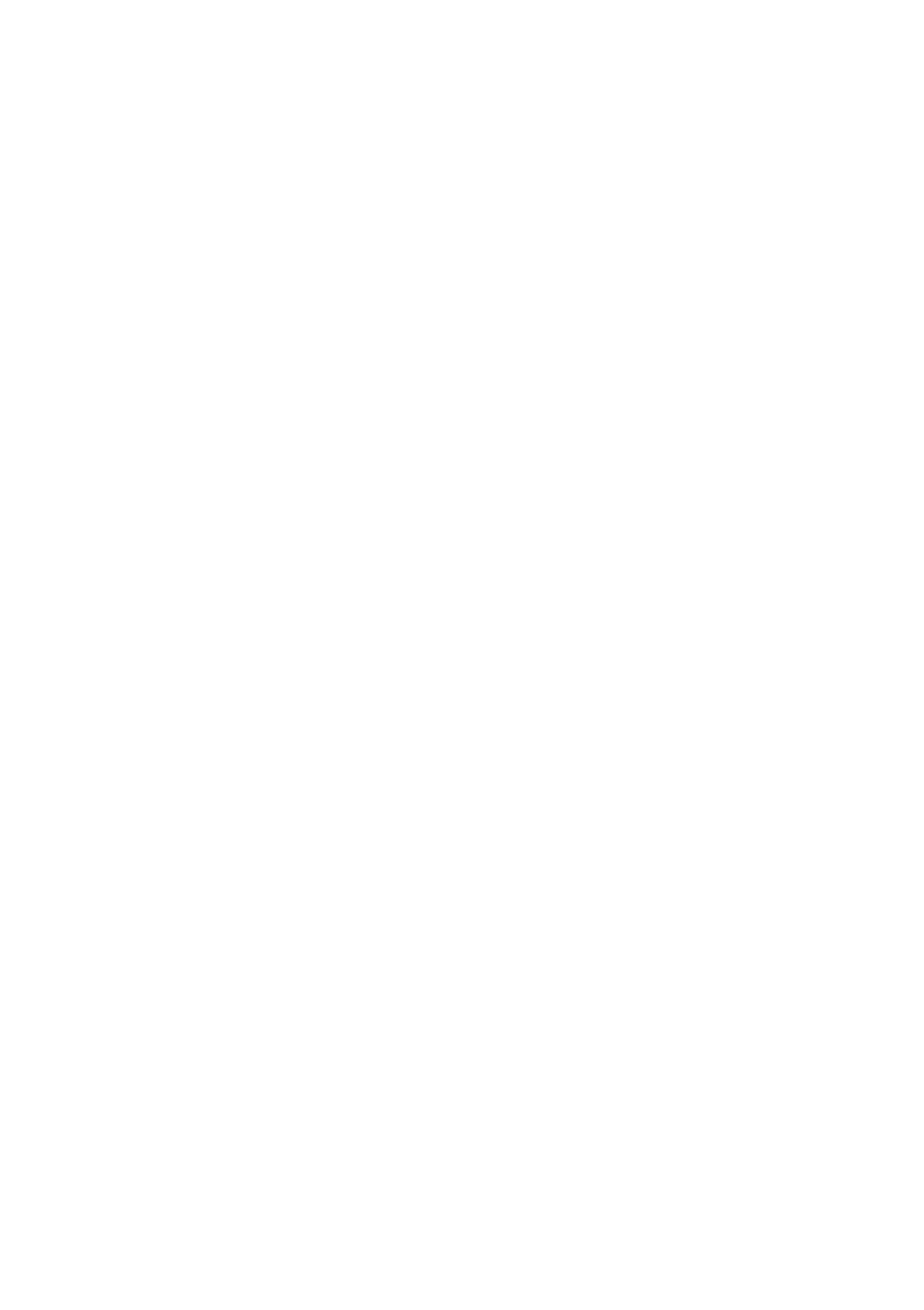# Advocating for Evidence-Informed Policy Making

A brief guide to effective promotion and advocacy methods

This section highlights ways of promoting the use of research in policy making by successfully advocating for change. Researchers, intermediaries and politicians at all levels should be engaged in an active conversation to promote the sharing of ideas.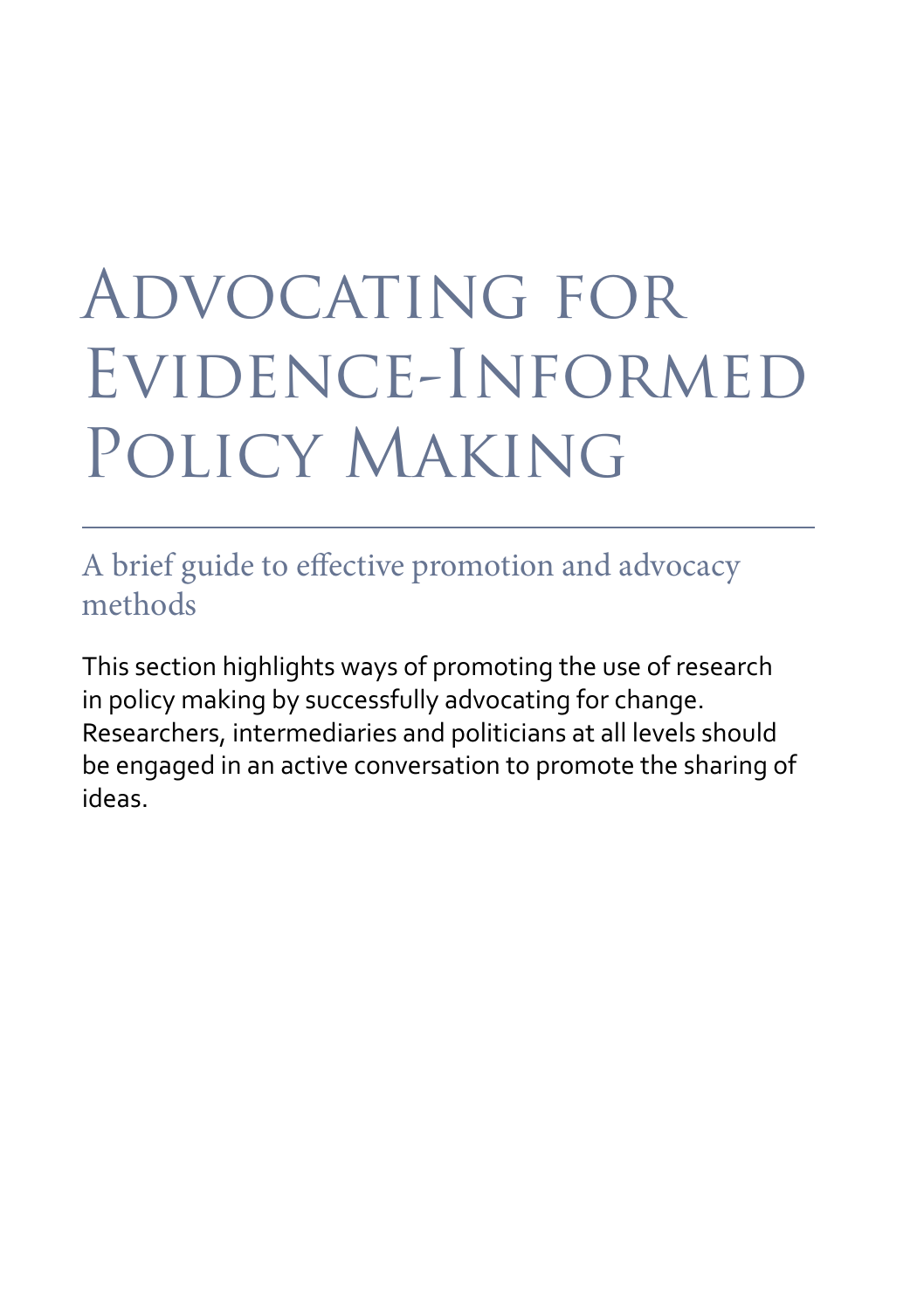

# **Campaigning**



## **Focus groups**



## **Letter Writing**



## **Lobbying**



## **Petitions**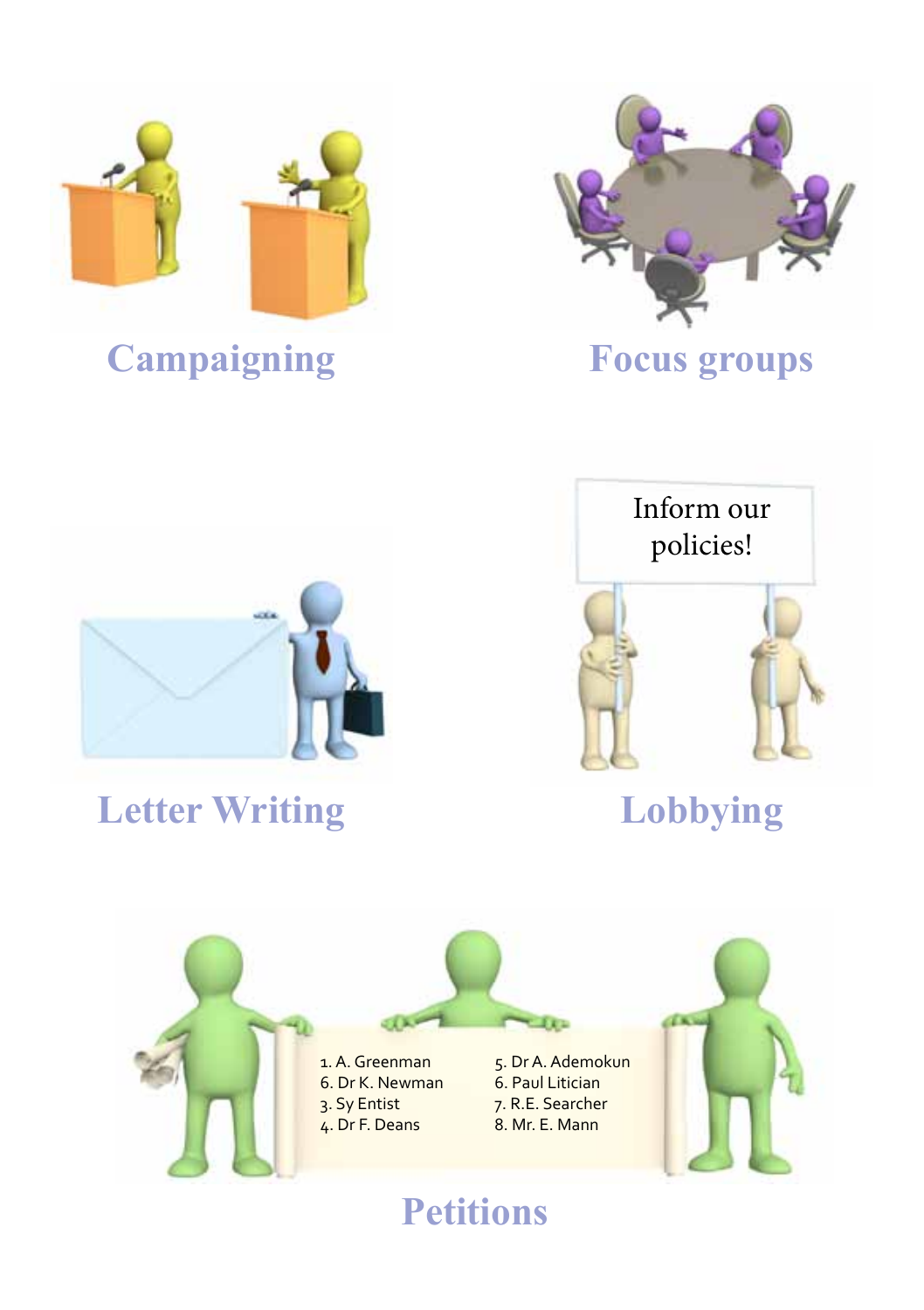# Stimulating demand

## **Know your message**

#### *What are you trying to change?*

Are you lobbying for greater use of evidence in policy making in general or are you lobbying for a particular policy outcome? Advocating the use of research evidence is not the same as advocating the use of *your* research evidence.

#### *Why are you trying to change this?*

Is there a specific project where you feel research could improve the outcomes? Is there a project where the use of evidence has led to a better outcome? You need to be sharing these.

## **Share your message**

#### *Who do you need to speak with to ensure change?*

Think about the range of policy makers and influencers involved. These could include government officials and staff; parliamentary officials and staff; relevant civil society organisations, etc.

The person you need to influence might not necessarily be the person with the job title you expect. Understand the organisation you are trying to influence.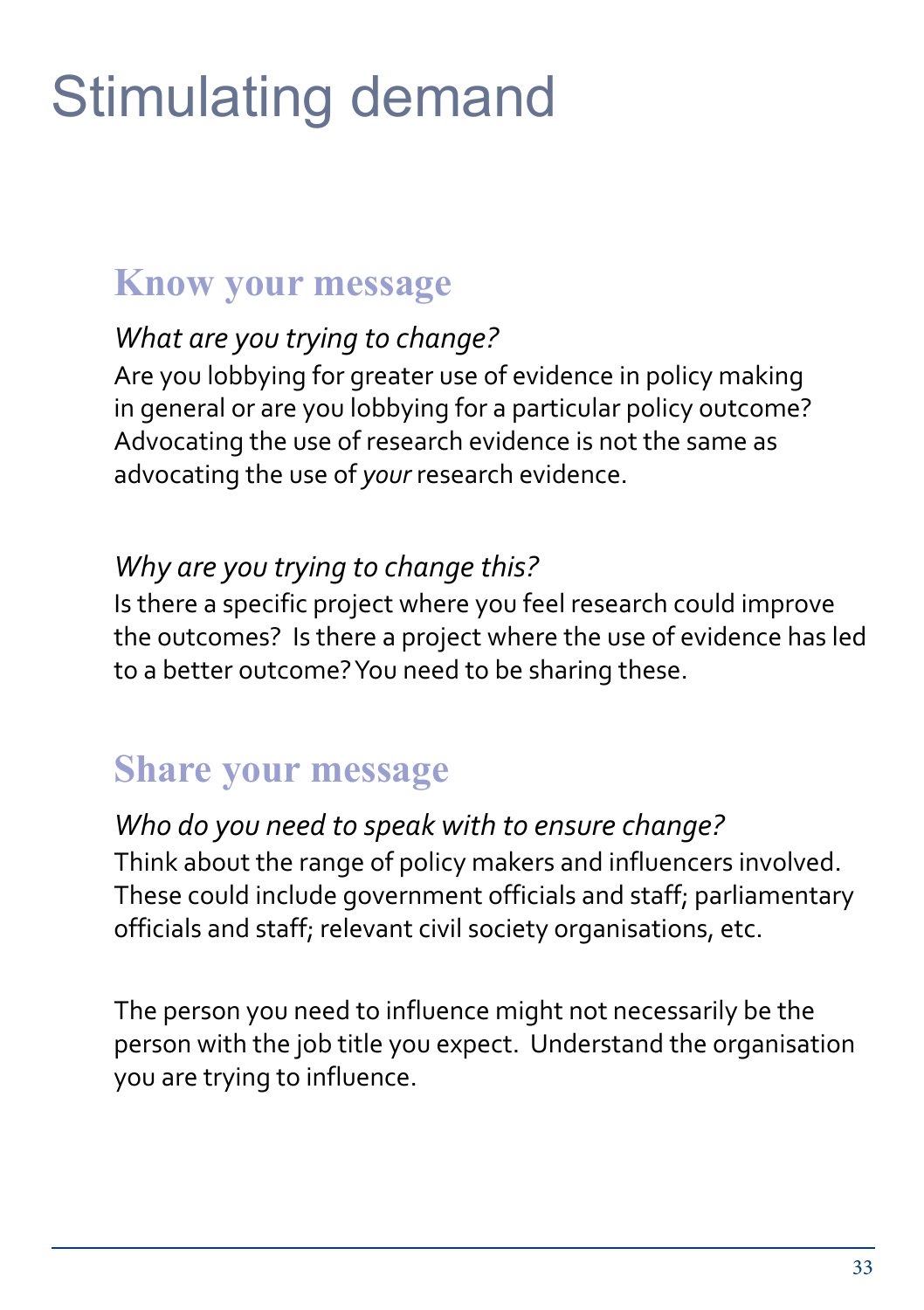# Understand the limitations of research

#### *Understand the constraints politicians work under*

Decision making by policy makers is governed by a lot more than evidence. As such evidence alone cannot be the basis of every policy. Other factors including cost, ideology, political expediency and urgency play a role. Understanding the context within which policy is made would allow you to better highlight useful research.

#### *Use opportunities wisely*

When you have an opportunity to influence change, such as a networking opportunity, do not spend the time defining new problems. Focus on solutions to the problems that already exist.

Show how your proposals and solutions will help respond to the needs of those you are trying to influence.

#### *Understand the other side of the argument*

There isn't always one simple solution. Show you understand the alternative research evidence — both advantages and disadvantages. Politicians that demand research are often faced with conflicting evidence. Communicating differences in methodology, for example, is a good way to explain conflicting results.

''Science has been demystified - in particular as a result of the session on science publications. I work with the women's caucus who are interested in maternal mortality. Now I know sites I can go to, to get policy briefs to give to them.''

Public relations officer Ghana Parliament after Information Literacy workshop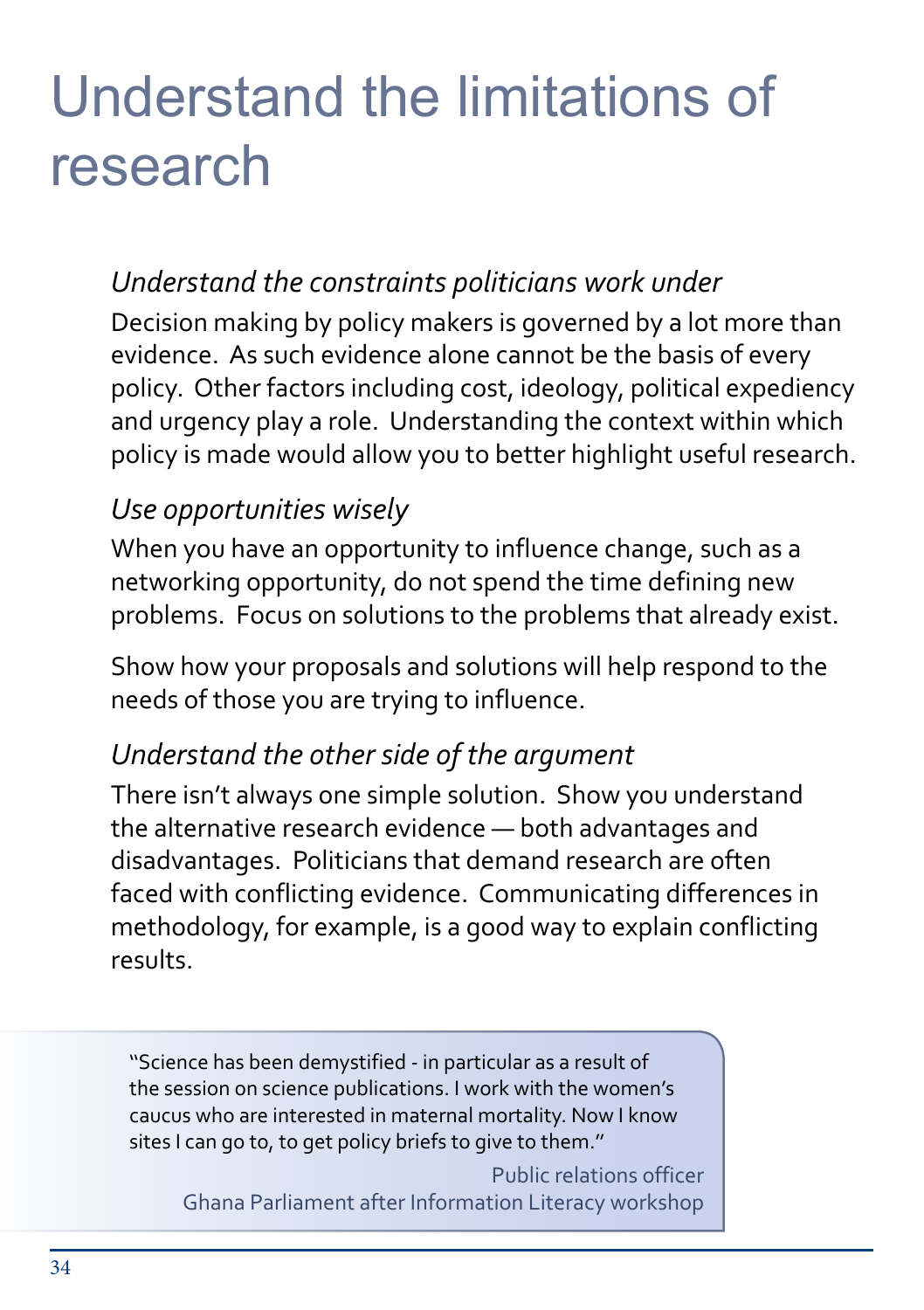# Communicating research evidence

There can be no demand if the relevant authorities are unaware of the research — use networking opportunities to highlight research being produced where there is local research expertise. Highlight academic institutions, think tanks, civil society organisations and departments producing good quality research locally.

#### *Make it relevant!*

There is no point promoting research without context. Highlight the relevance of the work to specific policy issues. For example the role of energy science expertise in climate based policy making

Researchers should invite politicians to public lectures and politicians should invite researchers to public debates on relevant issues.

#### *Make it accessible*

Researchers should not shroud their work in complexity. It benefits everyone if policy makers understand research methods and findings. They should also be clear and honest about any limitations to their research.

Policy makers should not be ashamed to admit they don't understand a research issue. If they are confused by an issue, they should demand a clearer explanation from researchers and research intermediaries. It is their duty to the general public to ensure they understand relevant issues so that they can make informed policy decisions.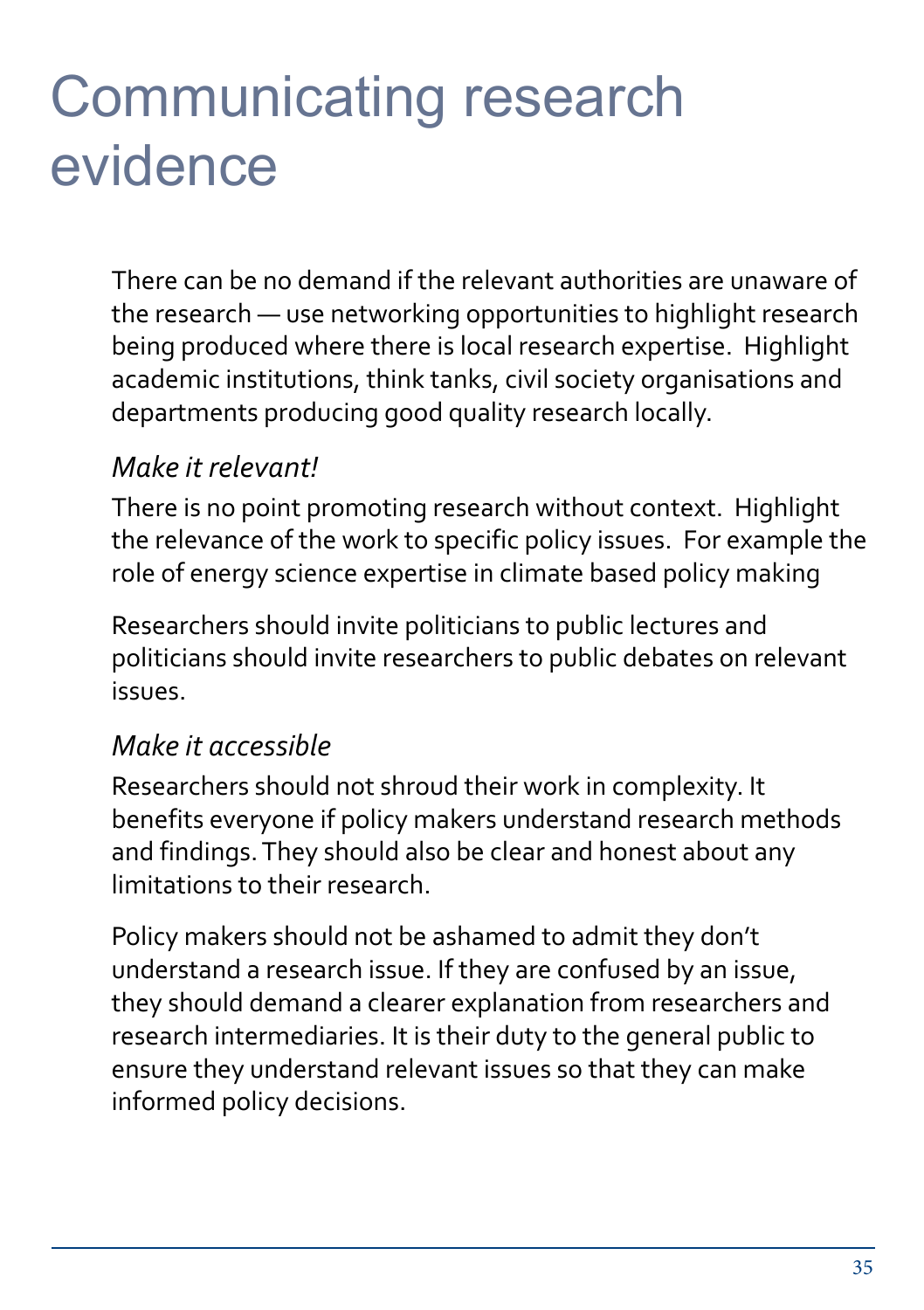# Use the right medium

Petitions might be a simple way to get signatures but is it relevant to what you are trying to change?

Can I better get my point across to a wider audience by writing an opinion piece in a newspaper?

Using an online medium is an easy way to get 'e-signatures' but are you really changing opinion or engaging with the right audience?

Engage with the broader discourse. If you see something factually incorrect in the public sphere (such as in a newspaper), don't just complain about it. Write to the paper and point to the relevant evidence.

Build relationships, don't burn bridges. Just because you disagree on a particular issue now does not mean you will disagree on the next issue that comes up.

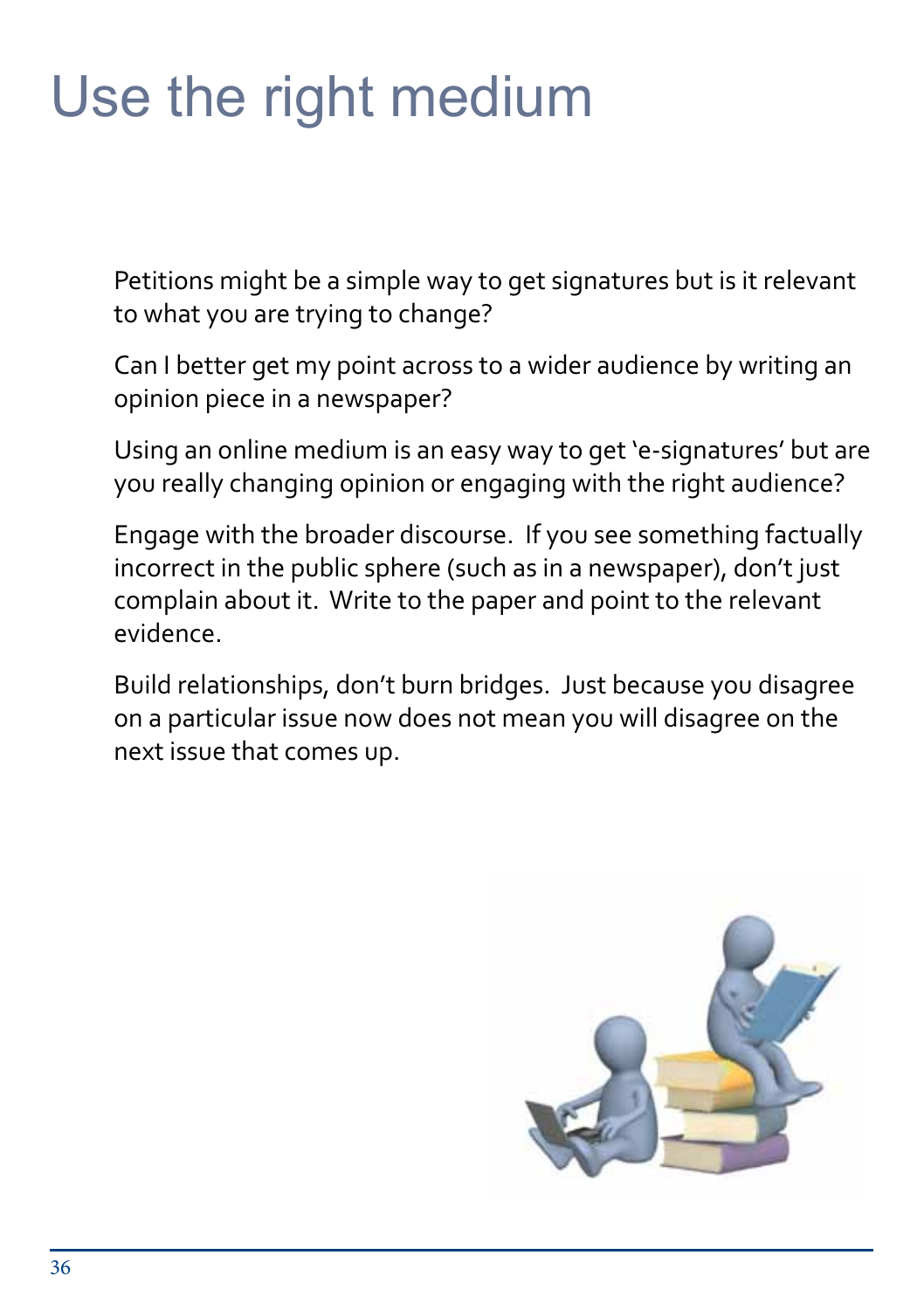# Useful links

*African Institute for Development Policy (AFIDEP)*  <http://www.afidep.org>

*Overseas Development Institute (ODI)* Understanding the links between policy and practice [http://www.odi.org.uk/work/programmes/rapid/work-advisory.asp](http://http://www.odi.org.uk/work/programmes/rapid/work-advisory.asp)

*World Health Organisation (WHO)* Evidence-Informed Policy Network <http://www.who.int/rpc/evipnet/en/>